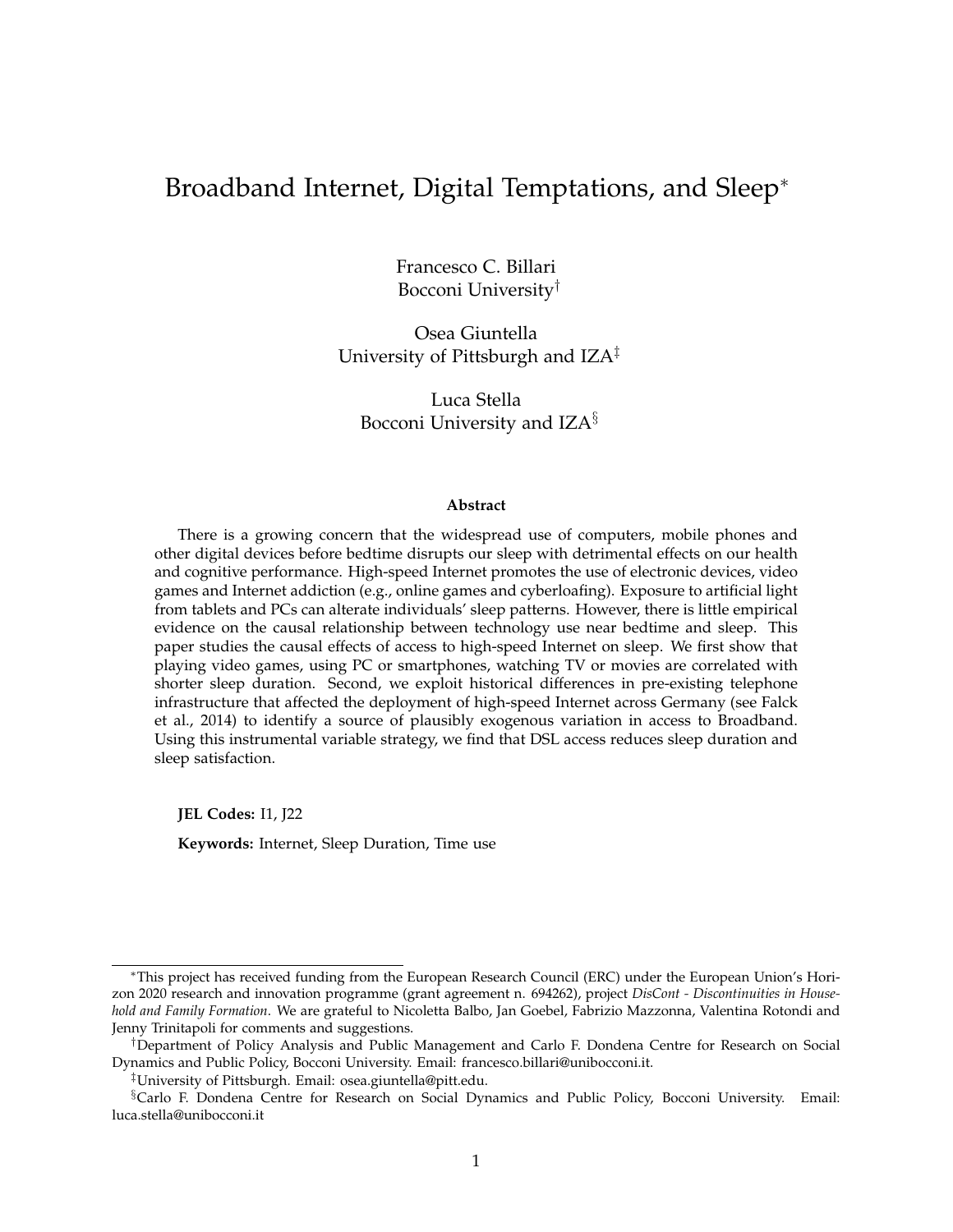### **1 Introduction**

Insufficient sleep is recognized as a major public health challenge and is considered by some scholars as the most prevalent risky behavior in our society. Sleep deprivation is associated with detrimental effects on health and cognitive performance [\(Cappuccio et al.,](#page-15-0) [2010\)](#page-15-0). Statistics are alarming. In many advanced countries, the share of individuals sleeping less than the recommended 7-9 hours of sleep is increasing [\(Hafner et al.,](#page-16-0) [2016\)](#page-16-0). The costs of sleep deprivation in terms of increased health care costs and decreased productivity are large [\(Gibson and Shrader,](#page-15-1) [2014;](#page-15-1) [Hafner et al.,](#page-16-0) [2016;](#page-16-0) [Heissel and Norris,](#page-16-1) [2017;](#page-16-1) [Jin et al.,](#page-16-2) [2015;](#page-16-2) [Giuntella and Mazzonna,](#page-15-2) [2016;](#page-15-2) [Giuntella et al.,](#page-15-3) [2017\)](#page-15-3).

Among the factors often blamed as a major cause of the sleep deprivation epidemic are Internet addiction and technology use near bedtime [\(Gradisar et al.,](#page-15-4) [2013;](#page-15-4) [Turel et al.,](#page-17-0) [2016\)](#page-17-0). The constant stimulation provided by electronic media devices, such as smartphones, tablets and computers disturbs our sleep process [\(Cain and Gradisar,](#page-15-5) [2010;](#page-15-5) [Lemola et al.,](#page-16-3) [2015\)](#page-16-3). The ubiquity of the media devices and the "digitalization of the bedroom" before sleep can interfere with human circadian rhythms, the physiological processes that respond to the dark-light daily cycle. In particular, evening exposure to artificial light from computer or mobile screens suppresses the production of melatonin, the "sleep" hormone which regulates our sleep cycle [\(Cain and](#page-15-5) [Gradisar,](#page-15-5) [2010;](#page-15-5) [Turel et al.,](#page-17-0) [2016\)](#page-17-0). Furthermore, according to a recent poll on sleep behavior in the US, 20% of respondents aged 19 to 29 reported to be awakened at least a few times a week in the middle of the night by phone calls, texts, or emails (Source: Sleep Foundation).

Economists have long been interested in understanding time use allocation [\(Becker,](#page-15-6) [1965;](#page-15-6) [Gronau,](#page-16-4) [1977;](#page-16-4) [Aguiar and Hurst,](#page-15-7) [2007;](#page-15-7) [Aguiar et al.,](#page-15-8) [2013,](#page-15-8) [2017\)](#page-15-9). However, although sleep is the most common use of time, economic research on the allocation of time to sleep has been sparse. While the first to introduce a discussion on the economics of sleeping were [El Hodiri](#page-16-5) [\(1973\)](#page-16-5), [Bergstrom](#page-15-10) [\(1976\)](#page-15-10), and [Hoffman](#page-16-6) [\(1977\)](#page-16-6), [Biddle and Hamermesh](#page-15-11) [\(1990\)](#page-15-11) were the first to formally model the sleeping decision. Motivated by the emergence of sleep deprivation as a public health epidemic, there has been a renewed interest in studying economic causes and consequences of insufficient sleep. A handful of recent studies exploit quasi-experiments and instrumental variable strategies to examine the effects of the lack of sleep on health [\(Jin et al.,](#page-16-2) [2015;](#page-16-2) [Giuntella and](#page-15-2)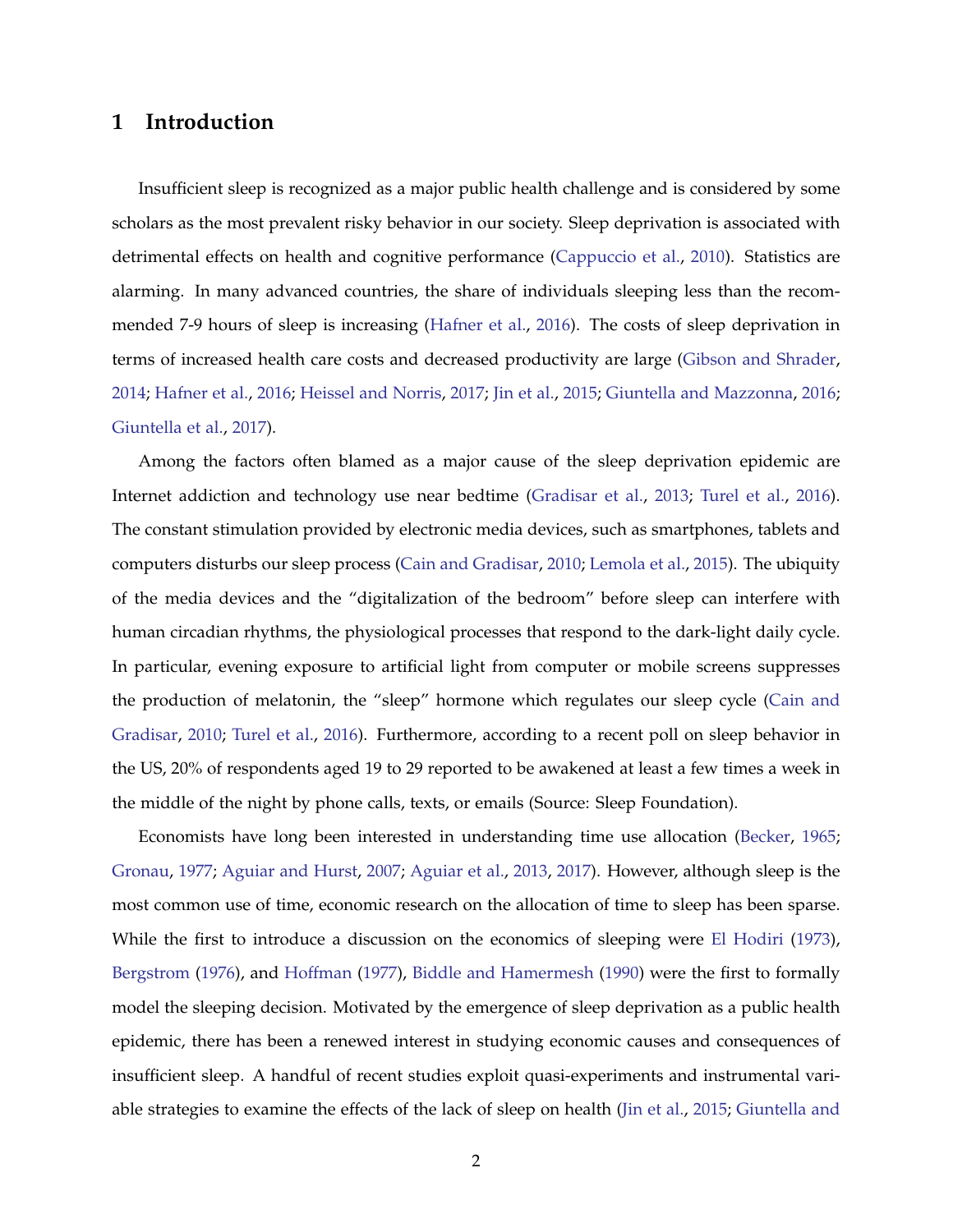[Mazzonna,](#page-15-2) [2016\)](#page-15-2), academic achievement [\(Heissel and Norris,](#page-16-1) [2017;](#page-16-1) [Hafner et al.,](#page-16-7) [2017\)](#page-16-7), cognitive performance [\(Giuntella et al.,](#page-15-3) [2017\)](#page-15-3), fatal crashes [\(Smith,](#page-17-1) [2016\)](#page-17-1), and economic productivity [\(Gib](#page-15-1)[son and Shrader,](#page-15-1) [2014\)](#page-15-1). Despite the growing attention of doctors and medias on the potential negative effects of Internet and digital devices on sleep, to the best of our knowledge, there are no studies that examine the causal effect of the access to high-speed Internet on sleeping behavior. The goal of this paper is to fill this gap in the literature by exploiting a plausible source of exogenous variation in access to high-speed Internet.

We focus on Germany for three main reasons. First, Germany provides an interesting case study, as a recent report by [Hafner et al.](#page-16-0) [\(2016\)](#page-16-0) documents that about 200,000 working days are lost due to insufficient sleep in Germany, corresponding to an economic loss of approximately \$60 billion a year, or about 1.6 percent of its GDP. Second, this allows us to use the German Socioeconomic Panel (SOEP), one of the few panel surveys containing a rich set of information both on sleep and access to high-speed Internet. Third, it allows us to adopt an instrumental variable (IV) approach which relies on the historical peculiarities of the pre-existing telephone infrastructure across Germany [\(Falck et al.,](#page-15-12) [2014\)](#page-15-12).

We first document the relationship between digital temptations and sleep using data drawn from the German Time Use Survey (German TUS) on sleep duration, time spent playing video games, using computer and smartphones, and watching television and videos/DVDs. Among teenagers (aged 13-19) and young adults (aged up to 30), there is a significant association between the likelihood of reporting insufficient sleep and time spent on computer games or watching TV and videos/DVDs in the evening. Among adults of older ages (aged 31-59), we also find evidence of a significant correlation between shorter sleep duration and the use of computers and smartphones. Interestingly, these associations survive to the inclusion of individual fixed-effects. This descriptive evidence motivates us to further investigate the causal nexus between digital temptations and sleep outcomes. Therefore, we examine the effects of access to DSL technology on sleep duration and sleep satisfaction using data drawn from the SOEP. Since Internet access increases the marginal utility of PC and tablets use, we hypothesize that it may lead to more technology use near bedtime, which in turn may affect sleep duration and sleep quality [\(Lemola et](#page-16-3) [al.,](#page-16-3) [2015;](#page-16-3) [Demirci et al.,](#page-15-13) [2015;](#page-15-13) [Young,](#page-17-2) [1998\)](#page-17-2). The main empirical challenge is that DSL access may be correlated with unobservable socio-demographic characteristics that simultaneously influence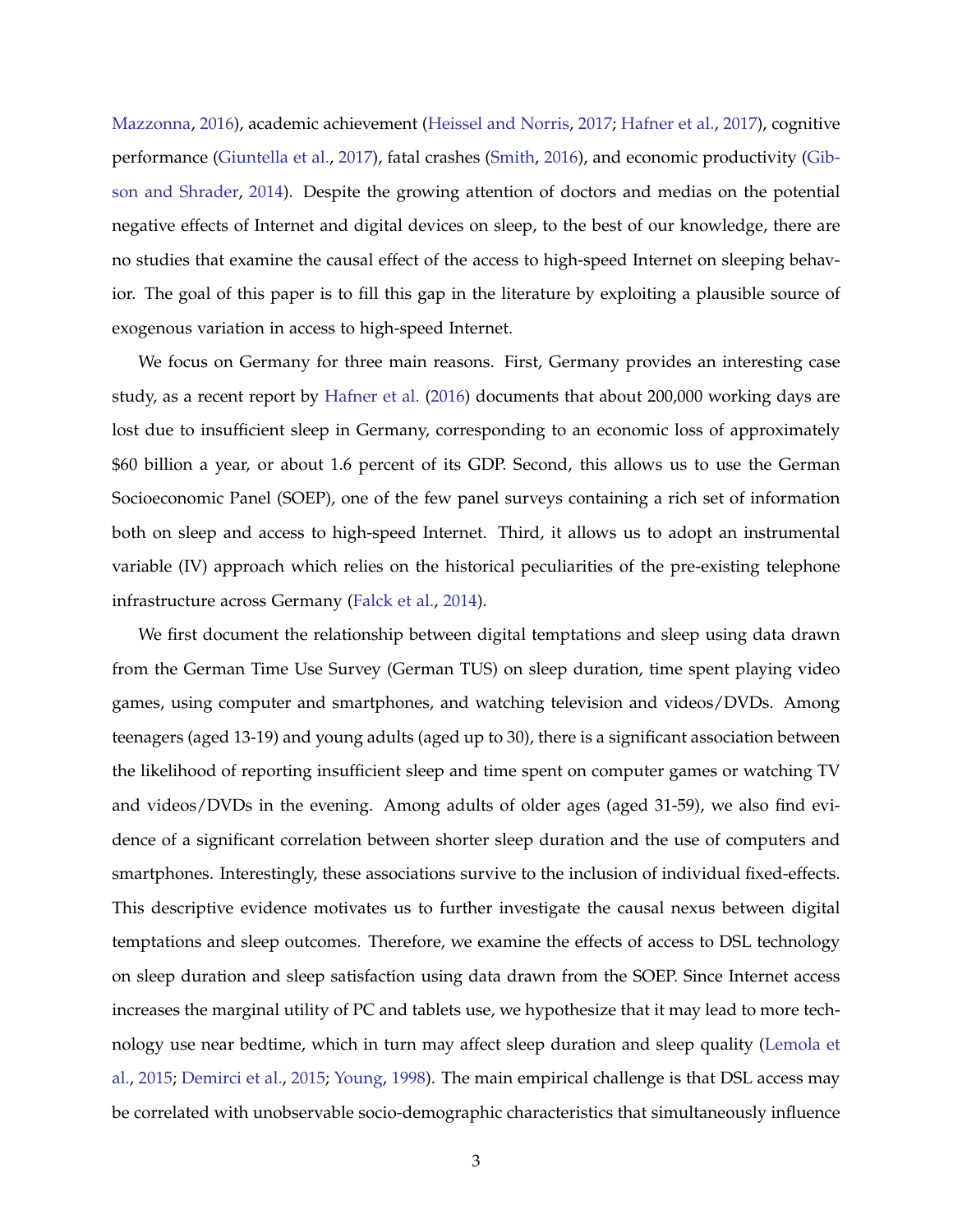access to high-speed Internet and sleep duration. To tackle this potential endogeneity bias, we follow the IV approach proposed by [Falck et al.](#page-15-12) [\(2014\)](#page-15-12), who study the effects of Broadband on voting behavior. Their identification relies on the fact that the location of the main distribution frames (MDFs) across Germany was determined by historical circumstances unlikely to be correlated with the demand for high-speed Internet access. The idea underlying this strategy is that while the distance of a household from the MDF is a crucial cost factor for the adoption of DSL connection, the historical distribution of MDFs across Germany can be considered exogenous to current preferences for Internet access. Using confidential information on the residential geo-coordinates of the SOEP households, we calculate the distance of each household from the MDF. Furthermore, we also exploit the fact that several regions in East Germany adopted the optical access line (OPAL) technology in the early 1990s. While this telephone infrastructure was considered a state-of-the art technology at the time, it turned out to be incompatible with DSL technology. Thus, areas that adopted the OPAL technology in the 1990s faced higher barriers to broadband Internet deployment. In this paper, we rely on the variation in Broadband access induced by these historical peculiarities of the German communication network to identify the causal impacts of high-speed Internet on sleep duration and sleep satisfaction.

Our findings reveal a large, negative impact of high-speed Internet on sleep duration. Individuals with DSL access tend to sleep 25 minutes less than their counterparts without DSL Internet. They are significantly less likely to sleep between 7 and 9 hours, the interval typically recommended by the scientific community [\(Hirshkowitz et al.,](#page-16-8) [2015\)](#page-16-8). Furthermore, they are less likely to be satisfied with their sleep. These effects are mostly concentrated among younger adults.

The remainder of this paper is organized as follows. Section 2 provides a description of the data. In Section 3, we describe our empirical specification and identification strategy. The main results of the paper are reported in Section 4, which also includes a set of robustness checks. Section 5 concludes.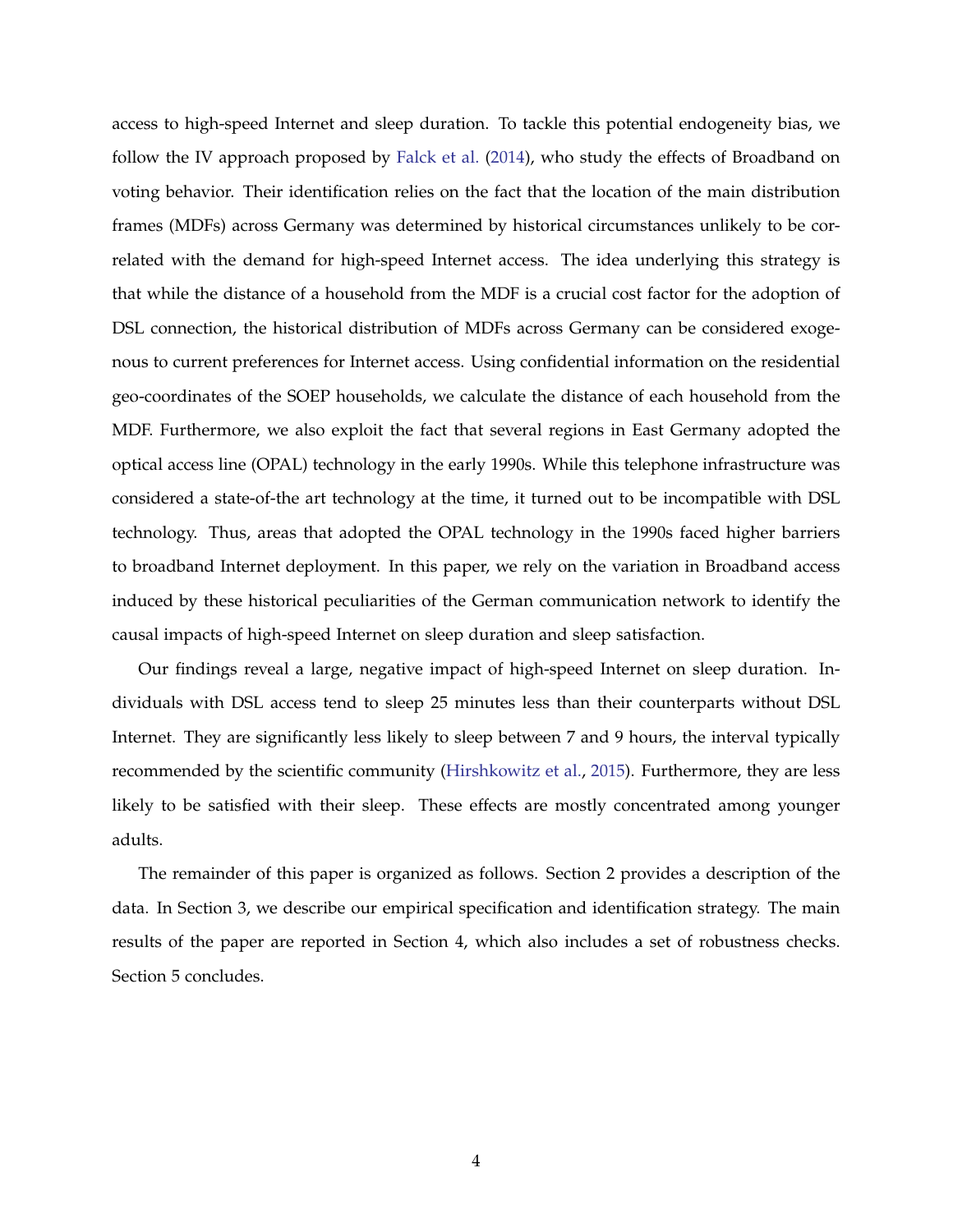### **2 Data**

The data used in this study are drawn from two main sources. To document the relationship between media use and sleep duration, we employ the last wave of the German TUS (2012- 2013). This is the third and most recent wave provided by the German Federal Statistical Office [\(Destatis,](#page-15-14) [2017\)](#page-15-14). Each person in the household, aged 10 years and above, is requested to fill in a personal diary during two weekdays and one weekend day. This diary provides information on all performed activities recorded in ten-minute intervals. Socio-demographic and socio-economic characteristics of individuals and households are collected using individual and household ques-tionnaires. For a detailed description of the survey, see Stuckemeier and Kühnen [\(2013\)](#page-17-3). In our analyses, we restrict the sample to individuals between 18 and 59 years old. After this restriction, our sample consists of 10,869 diary observations resulting from 5,587 individuals. Figure [A.1](#page-23-0) in the Appendix describes the distribution of sleep hours in the sample.

While the time use data allow us to explore the relationship between digital devices and sleep, the lack of detailed information on the geographical residence of the respondents does not allow us to exploit our identification strategy which relies on spatial differences in access to broadband Internet.

Thus, our main analysis is based on the data drawn from the SOEP, a representative longitudinal dataset which surveys households and individuals in Germany since 1984, and for which we obtained access to confidential information on the geo-coordinates of the households. A unique feature of this data source lies in its wide range of information at the individual and household level, including, for instance, socio-economic characteristics, labor market outcomes, and health-related measures (see [Wagner et al.](#page-17-4) [\(2007\)](#page-17-4)).

The SOEP data contain a number of features that make them particularly attractive for our analysis. First, since 2008 they contain detailed self-reported information both on the quantitative and qualitative dimensions of sleep, which serve as outcome variables in our analyses. The following questions are asked to the respondents: "*How many hours do you sleep on average on a normal day during the working week?*"; "*How many hours on a normal weekend day?*". We construct both a linear measure of sleep duration in hours and indicators for whether individuals slept at most six or eight hours, or between 7 and 9 hours. Furthermore, we also use a qualitative metric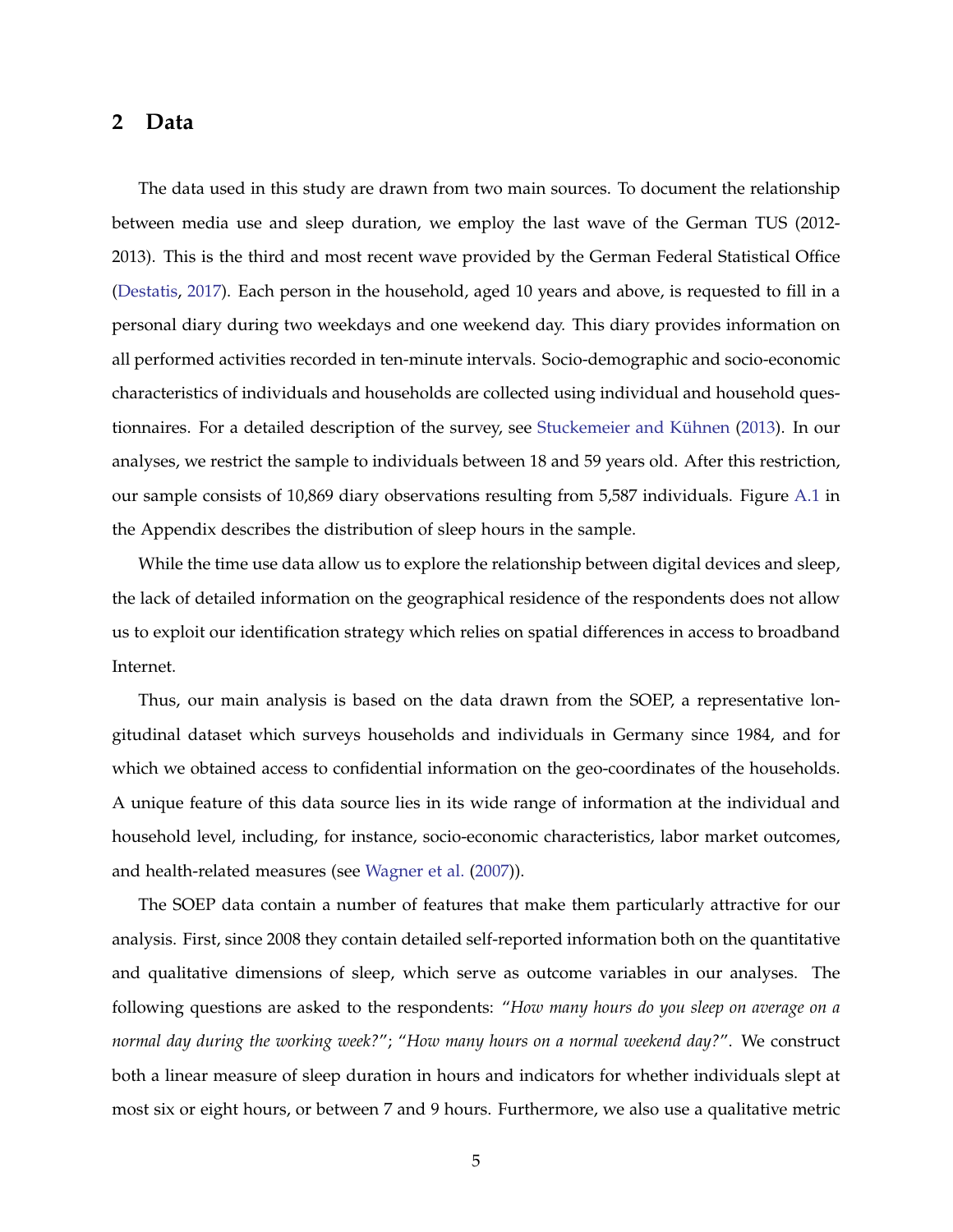of self-reported satisfaction with sleep, which is defined on a 11-point Likert scale ranging from 0 (very dissatisfied) to 10 (very satisfied).

Second, our data provide information on Internet access. Of particular importance for our study is the fact that the 2008 SOEP wave for the first time asks each household not only whether Internet access is available, but also whether Internet access is based on a DSL technology. The availability of such information, collected every two years from 2008 till 2012, is essential because it allows us investigating the effects of high-speed Internet. Therefore, our key explanatory variable is a dummy variable that indicates whether a household has a DSL connection. In 2008 the DSL technology was still in its initial phase of development across Germany [\(Falck et al.,](#page-15-12) [2014\)](#page-15-12). Thus, our analysis identifies the effects of the introduction of broadband Internet across Germany.

Finally, the SOEP also contains information on PC use. In the 2008 and 2013 waves, respondents are asked whether they use PC at home and how often they use it for private purposes (daily/at least once a week/at least once a month/less frequently). We exploit this information to construct an indicator variable taking value one (and zero otherwise) if the respondent reports a daily use of the computer. Since we hypothesize that the diffusion of DSL technology increases the use of PCs and digital devices with potential detrimental effects on sleep, this variable enables us to shed some light on the potential mechanisms through which broadband Internet access affects sleep behavior.

Our working sample is constructed as follows. We consider the survey years 2008, 2010 and 2012, because information on DSL access is available in these years. To avoid the problem of changes in health or sleep quality due to retirement, we restrict attention to individuals between 18 and 59 years old [\(Mazzonna and Peracchi,](#page-16-9) [2012;](#page-16-9) [Lemola and Richter,](#page-16-10) [2012\)](#page-16-10).<sup>[1](#page-5-0)</sup> Observations with missing data for sleep outcomes, DSL access and all observables are excluded from the analysis. Finally, following [Giuntella and Mazzonna](#page-15-2) [\(2016\)](#page-15-2), we drop individuals who sleep below [2](#page-5-1) or above 16 hours per night.<sup>2</sup> After these restrictions, we obtain a final longitudinal sample that contains 43,162 person-year observations resulting from 24,680 individuals.

Table [A.1](#page-25-0) in the Appendix reports descriptive statistics on the primary variables used in the

<span id="page-5-0"></span> $1$ In a sensitivity analysis, we show that our estimates do not change when we consider individuals aged 25-59, 18-55, 18-65 or 20-54 at the time of the interview.

<span id="page-5-1"></span><sup>&</sup>lt;sup>2</sup>Results are not sensitive to this restriction.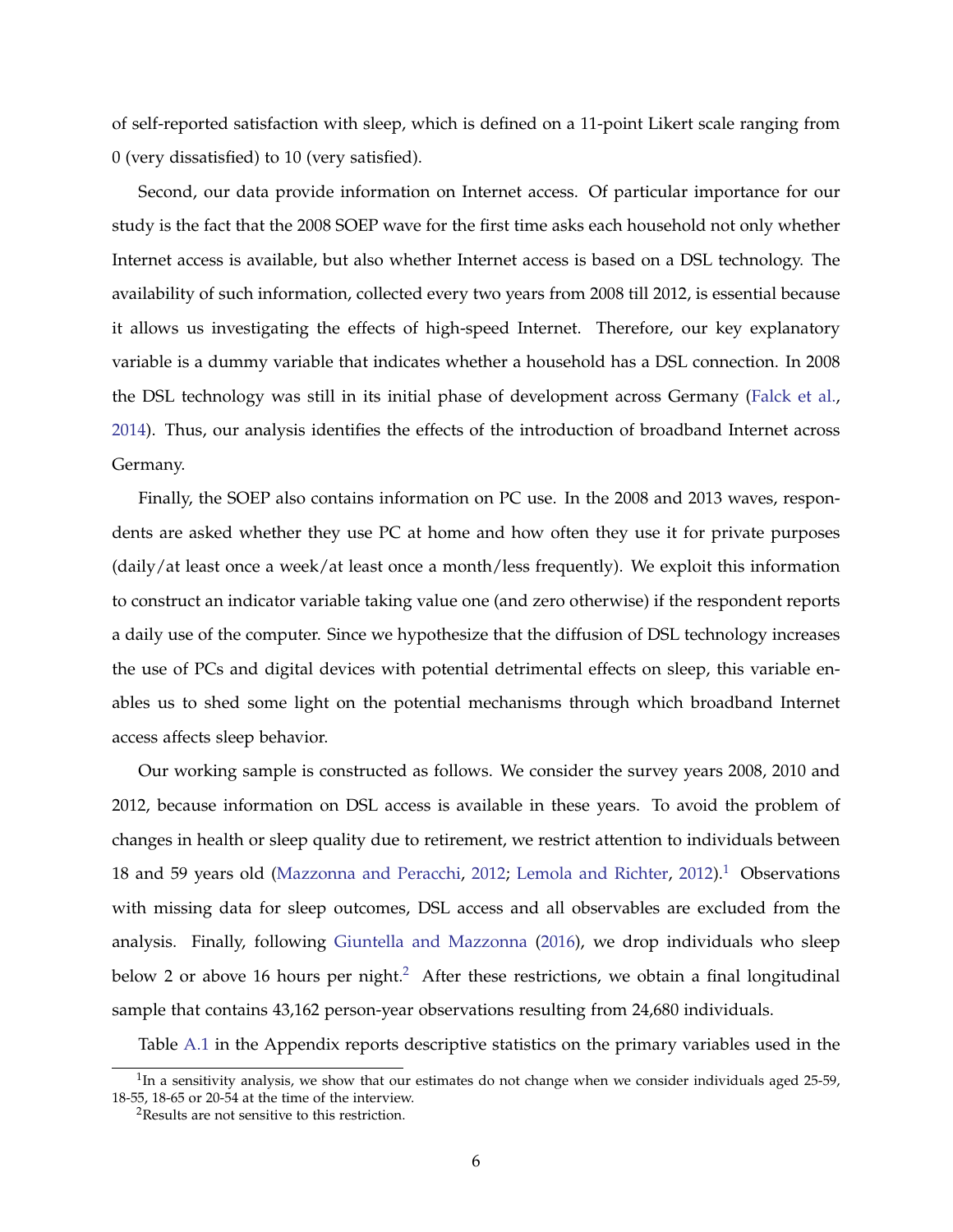analysis. Individuals sleep on average about 6.8 hours per night during the workweek and about 7.9 hours during the weekend. Approximately 35% of individuals in our sample sleep at most six hours, 96% sleep at most eigth hours, and 64% of them sleep between 7 and 9 hours during the weekday. Average satisfaction with sleep is 6.9. Moreover, they are 40 years old on average, about 80% of them have broadband Internet access via DSL at home, approximately 31% have received an academic secondary school track (*Abitur*) and close to 35% have obtained at most an intermediate track education (*Realschulabschluss*).[3](#page-6-0)

For our purposes, the main limitation of the SOEP data is that sleep duration is reported in hours (see the distribution in Figure [A.2](#page-24-0) in the Appendix), and is therefore more prone to be affected by measurement error. On the other hand, diary-based estimates of time use surveys are more reliable and accurate than estimates obtained from direct questions [\(Bonke,](#page-15-15) [2005;](#page-15-15) [Knutson](#page-16-11) [and Lauderdale,](#page-16-11) [2007;](#page-16-11) [Kan,](#page-16-12) [2008\)](#page-16-12). This may largely explain the marked differences in average sleep duration observed in the German TUS and the SOEP data. In particular, as shown in previous research analyzing the differences between time-diary and self-reported average sleep hours, the former tends to be significantly larger (see [Knutson and Lauderdale](#page-16-11) [\(2007\)](#page-16-11)).

Figure [1](#page-18-0) illustrates age differences in the pattern of sleeping hours between individuals with broadband Internet access at home and those without access to broadband Internet. Overall, the pattern that emerges is that individuals with high-speed Internet sleep consistently less hours over the life cycle. However, it is not clear whether this correlation is driven by selection on unobservables or whether it is capturing a causal effect. In what follows, we employ an IV strategy to investigate whether DSL availability has causally reduced sleep.

<span id="page-6-0"></span> $3$ The German secondary school system is traditionally structured as a tracked system. A description of the German school system can be found in [Jonen and Eckardt](#page-16-13) [\(2006\)](#page-16-13).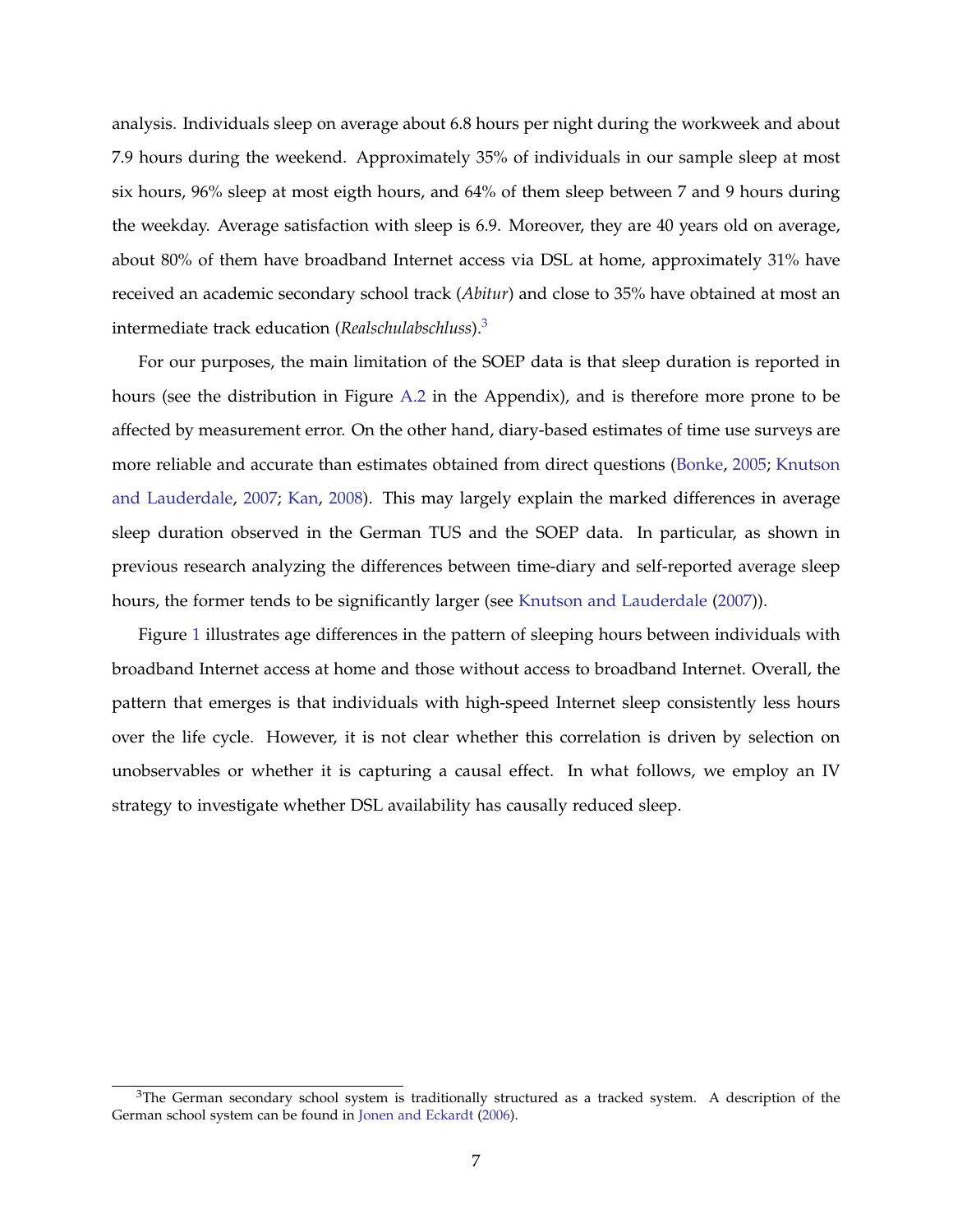### **3 Empirical Methodology**

### **3.1 Model Specification**

To examine how the access to broadband Internet affects the sleeping behavior, we estimate the following linear regression model:

$$
Y_{ist} = \alpha + \beta DSL_{ist} + \gamma X_{ist} + \mu_t + \eta_s + \lambda_s^1 t + \varepsilon_{ist}
$$
\n(1)

where the index *ist* denotes an individual *i* residing in state *s* at the year of interview *t*. The outcome variable *Yist* is a measure of sleep duration, i.e., sleep hours, an indicator variable for whether the individual sleeps at most 6 or 8 hours, or whether she sleeps between 7 and 9 hours. We also consider satisfaction with sleep, defined on a 0 to 10 scale.

Our variable of interest is *DSList*, which represents a dummy variable taking value one if the individual has a DSL subscription at home, and zero otherwise. Thus, *β* denotes whether sleep duration (or satisfaction) decreases for individuals with a DSL subscription. Model (1) contains survey year fixed effects  $(\mu_t)$  to account for possible trends in sleep behavior. We also include a full set of federal state fixed-effects  $(\eta_s)$  as well as a set of linear state-specific time trends  $(\lambda_s^1 t)$ . The former control for unobservable, time-invariant differences across states that may influence the sleep patterns of individuals, the latter for unobserved cross-state differences in sleep over time. *Xist* is a vector of individual controls, including gender, age and age squared, number of children, a set of secondary school track effects (basic, intermediate or academic track), indicators for marital status, occupational status, migration background, and the logarithm of net household income. Finally, *εist* represents an idiosyncratic error term.

The ordinary least squares (OLS) estimation of model (1) would give rise to bias due to the potential correlation of high-speed Internet with various unobservable determinants of sleep, which may confound our relationship of interest. In fact, unobserved factors (such as unobserved socio-economic determinants of sleep, time preferences, genetics, risk aversion and the awareness of the health risks of sleepless) might simultaneously affect the willingness to pay for DSL subscription and sleep behavior. While we are able to condition our analysis on a large set of observed background characteristics to address this concern, there may still exist unobserved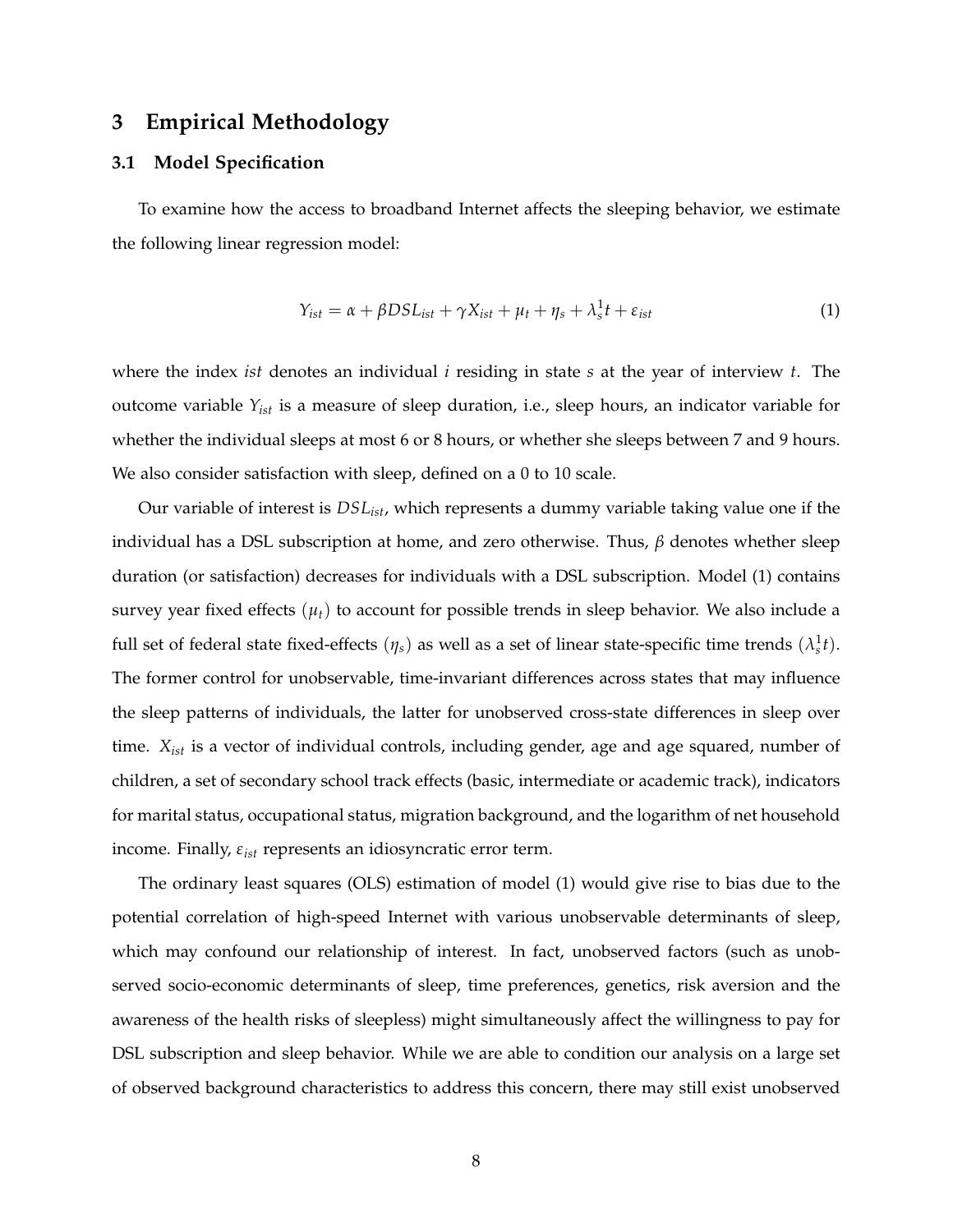confounders, which would bias estimates of *β*. To circumvent this concern regarding endogeneity caused by omitted variables, we apply an IV identification strategy based on the geography and history of the layout of the preexisting telephone infrastructure across Germany, detailed in the next subsection.

#### **3.2 Identification Strategy**

As previously mentioned, our identification strategy follows the approach proposed by [Falck](#page-15-12) [et al.](#page-15-12) [\(2014\)](#page-15-12) to study the effects of DSL availability on voting behavior. Their main idea is to exploit historical variation in pre-existing telephone infrastructure which significantly affected the cost of broadband adoption across Germany. In particular, [Falck et al.](#page-15-12) [\(2014\)](#page-15-12) rely on three unique historical and technological peculiarities of the traditional public telephone network, which influ-enced the deployment of DSL in German municipalities.<sup>[4](#page-8-0)</sup> The cost of adopting DSL connection is significantly affected by the distance between a household and the main distribution frame (MDF). For technical reasons, when a customer resides more than 4,200 meters away from the MDF, DSL technology becomes substantially more costly unless households can be connected to an alternative MDF situated in the close vicinity.

We construct two household-level binary instruments: the first instrument is equal to one for households with distances to their MDF above the threshold of 4,200 meters, and zero otherwise; the second instrument is equal to one for households above the threshold which could not be connected to another MDF at a distance below 4,200 meters. Finally, a third binary instrument identifies areas in East Germany that adopted the optical access line (OPAL) technology. After reunification, many regions in East Germany lacked a proper telephone network and adopted OPAL, which at the time was the best telephone technology on the market. Yet, a decade later this technology proved to be not compatible with DSL technologies, thereby implying substantially higher costs for DSL connection in these areas. These three instruments provide us with plausibly exogenous variation in DSL availability, which we exploit to identify the causal effects

<span id="page-8-0"></span> $4$ See [Falck et al.](#page-15-12) [\(2014\)](#page-15-12) for a full and detailed description of the variation in the diffusion of DSL technology across municipalities throughout the country. Crucial to our purpose, high-speed Internet subscriptions in Germany are almost exclusively based on DSL technology [\(Falck et al.,](#page-15-12) [2014\)](#page-15-12).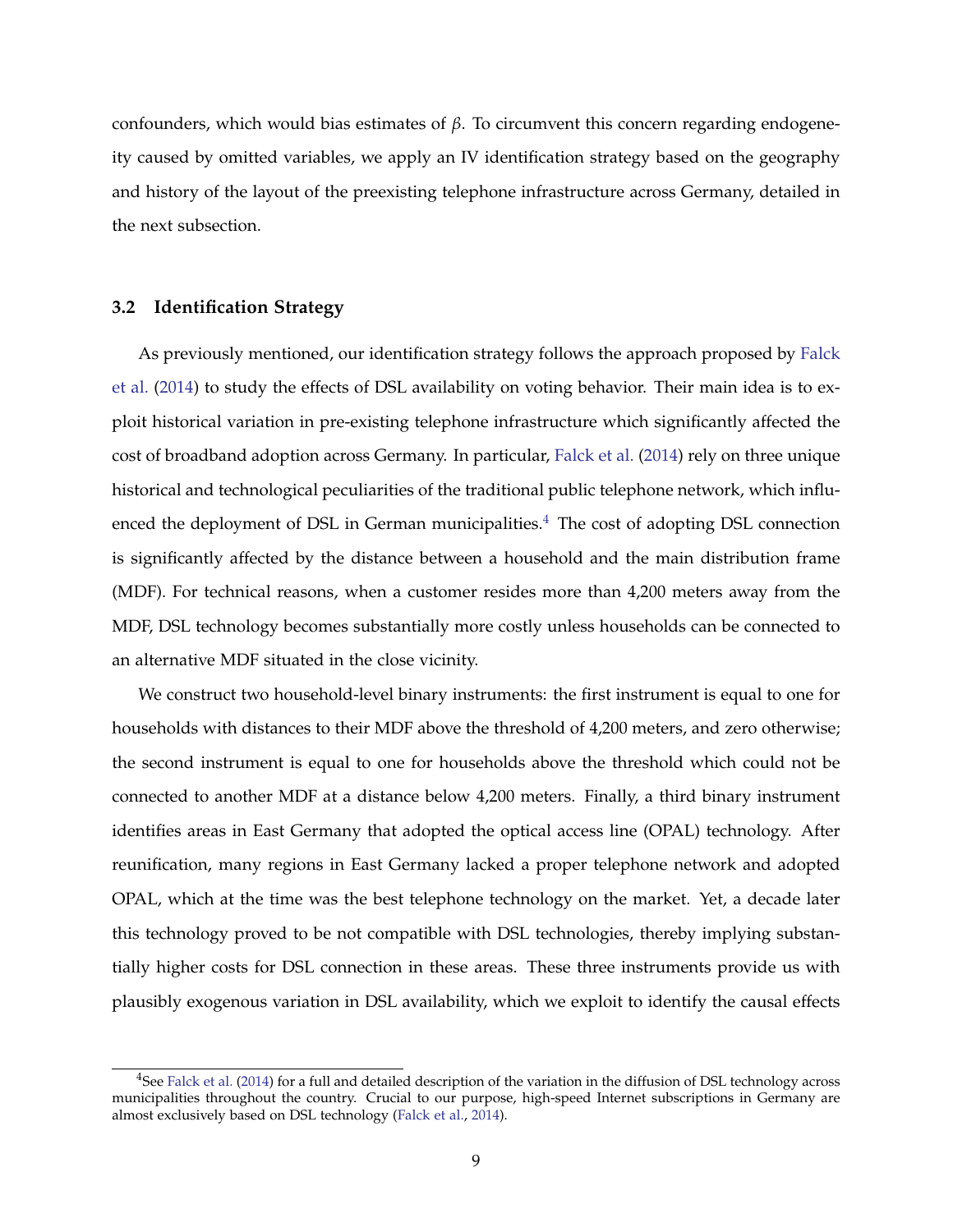of broadband Internet access on sleep behavior.<sup>[5](#page-9-0)</sup>

Model (1) is estimated using two stage least squares (2SLS), and the first stage regression is given by:

$$
DSL_{ist} = \eta + \delta Threshold_{ist} + \theta (No \ closer \ MDF)_{ist} + \sigma OPAL_{ist} + \rho X_{ist} + \mu_t + \eta_s + \lambda_s^1 t + \nu_{ist} \quad (2)
$$

where  $DSL_{ist}$  is instrumented with *Threshold<sub>ist</sub>*, an indicator for whether the respondent resides more than 4,200 meters away from their MDF. Similarly, (*No closer MDF*)*ist* is a binary variable identifying those respondents who were more than 4,200 meters away from their MDF, but could be connected to a closer MDF. Our third instrument is given by *OPAList*, which indicates whether the respondent resided in an area initially supplied with OPAL technology. *Xist*,  $\mu_t$ ,  $\eta_s$ ,  $\lambda_s^1$ *t* are defined in the same way as in equation (1). Throughout the analysis, we cluster standard errors by household, the level of variation of our instruments.

### **4 Empirical Results**

#### **4.1 Media Temptations and Sleep**

Before analyzing the effects of broadband Internet on sleep behavior, we use the 2012-2013 German TUS to investigate the relationship between sleep and electronic media use (i.e., playing video games, use of computers and smartphones, watching television and videos/DVDs). We report the results of this analysis in Table [1.](#page-19-0) For consistency, we include control variables identical to those included in model (1): gender, a quadratic in age, number of children, indicators of their educational attainment, marital status, occupational status, migration background and net household income. We also include indicators for the day of interview and a dummy of whether

<span id="page-9-0"></span> $5$ As in [Falck et al.](#page-15-12) [\(2014\)](#page-15-12), to construct these three household-level binary instruments, we used data on the geocoordinates of the SOEP households, which for confidentiality reasons are available only on-site at the DIW in Berlin.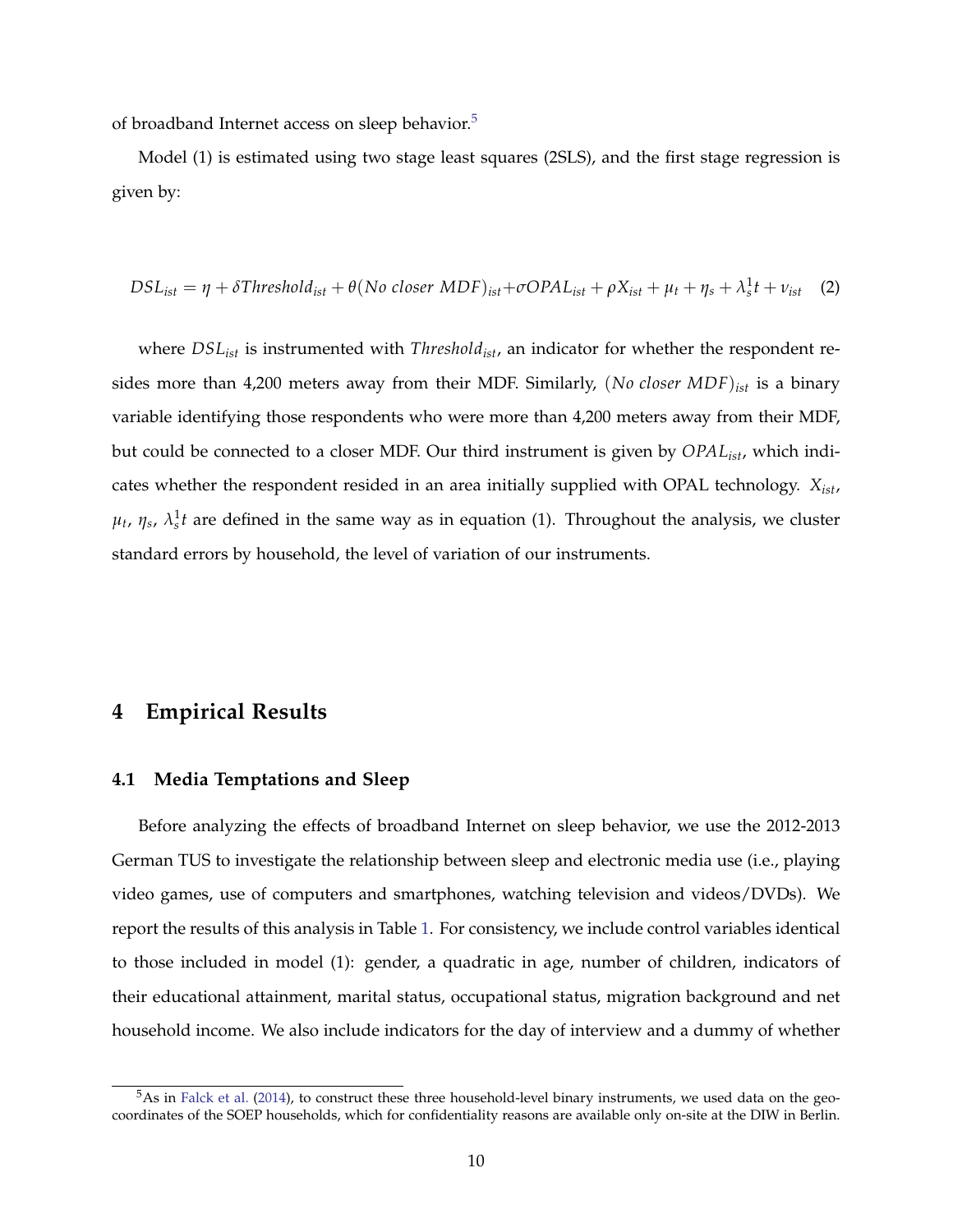the respondent lives in Western Germany. $^6$  $^6$  In general, we find evidence that media use near bedtime (between 9 pm and midnight) significantly decreases sleep duration (see columns 1 and 2 of Panel A of Table [1\)](#page-19-0). In particular, there is evidence that time spent on computer games in the evening, use of PCs and smartphones as well as watching TV are negatively correlated with sleep duration (see column 1) and positively correlated with insufficient sleep (see column 2). Across age groups, time spent on computer games is significantly associated with higher probability of insufficient sleep (see columns 2, 4 and 6). A 30-minute increase in video games increases the likelihood of reporting insufficient sleep by approximately 30% relative to the mean, which corresponds to an increase of about 0.1 standard deviation. This evidence is in line with the recent findings of [Aguiar et al.](#page-15-9) [\(2017\)](#page-15-9) in the US. The impacts of computer games in terms of insufficient sleep are even more pronounced among teenagers (see Table [A.2](#page-26-0) in the Appendix). In this age group, a 30-minute increase in time spent on computer games increases the likelihood of reporting lack of sleep by 50% with respect to the average.

There is also evidence of a significant correlation between sleep duration and use of PCs and smartphones among individuals aged 31-59 (see columns 5 and 6 of Table [1\)](#page-19-0). Specifically, a 30-minute increase in PC and smartphone use in the evening is associated with a 30% higher likelihood to sleep at most 6 hours. As displayed in Panel B of Table [1,](#page-19-0) results go in the same direction when analyzing the effects of digital devices near bedtime using an alternative definition of our main explanatory variable, i.e., an indicator for whether individuals were either playing video games or using PCs and smartphones, or watching TV between 11 pm and 11.10 pm.

These associations hold up to the inclusion of individual fixed effects, thereby exploiting only the within-individual variation in media use in the evening (see Tables [A.3](#page-27-0) and [A.4](#page-28-0) in the Appendix). Interestingly, these effects become smaller or non-significant when we focus on individuals without morning constraints (e.g., late work schedule, or without children in school age) or when we examine weekend diaries (see Tables [A.5](#page-29-0) and [A.6](#page-30-0) in the Appendix).<sup>[7](#page-10-1)</sup> These results suggest that digital temptations may lead to a delay in bedtime, which ultimately decreases sleep duration for individuals who are not able to compensate by waking up later in the morning. Overall, these findings are consistent with the growing evidence on the importance

<span id="page-10-0"></span> $6$ This is the lowest geographical information available in the public use version of the German TUS.

<span id="page-10-1"></span> $7$ For space considerations, in Table [A.5](#page-29-0) we report the results only for individuals aged 18-59.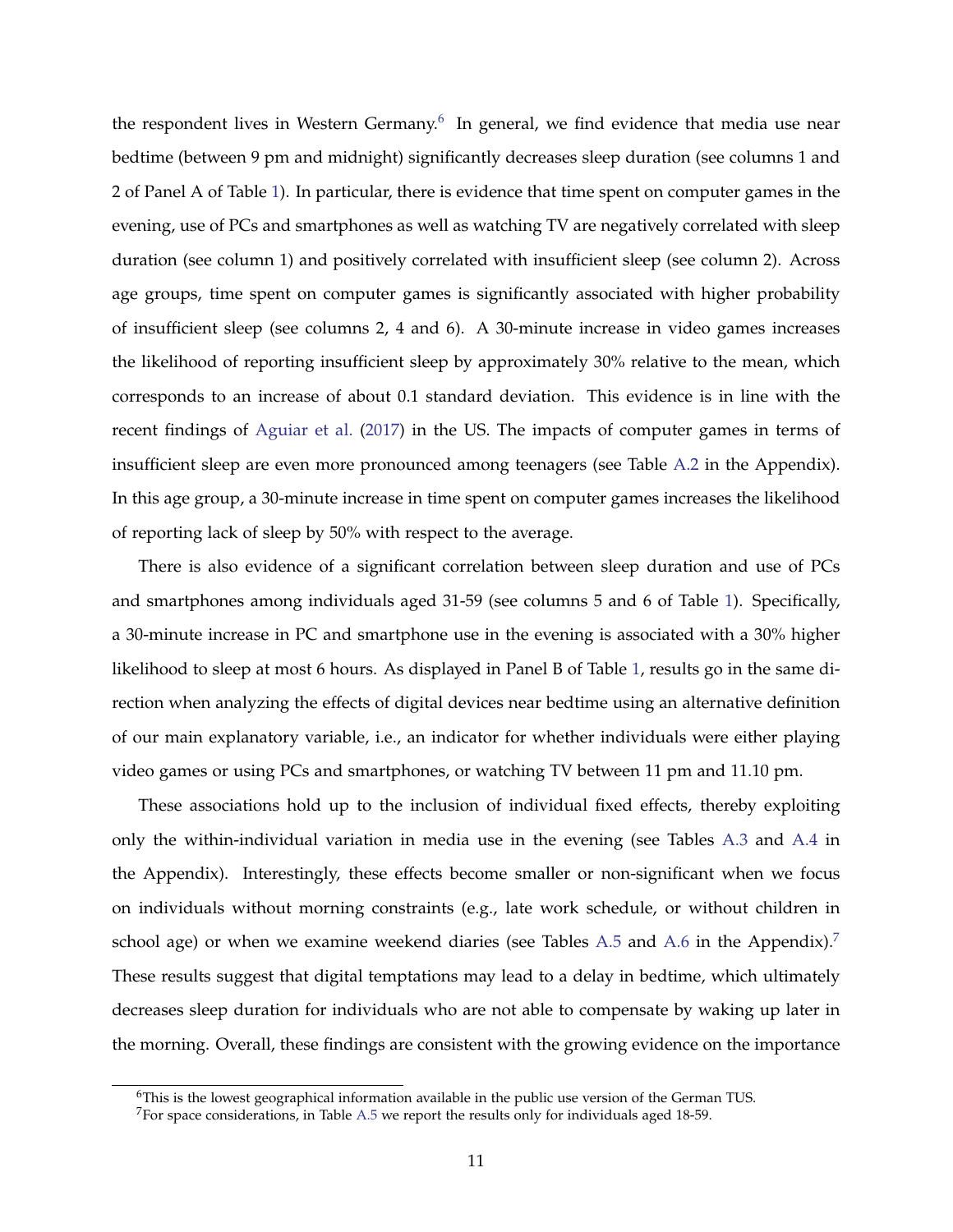of work and school schedules [\(Giuntella and Mazzonna,](#page-15-2) [2016;](#page-15-2) [Heissel and Norris,](#page-16-1) [2017\)](#page-16-1).

The correlation between computer use at home and sleep duration is confirmed using the SOEP data (see column 1 of Table [A.7](#page-31-0) in the Appendix). Self-reported PC use increases the probability of reporting at most 6 hours sleep by 4 percentage points, which corresponds to an increase of about 13% relative to the mean. While this evidence is merely descriptive, it supports previous studies suggesting that Internet addiction and excessive media use may have large detrimental effects on sleep duration and quality [\(Gradisar et al.,](#page-15-4) [2013;](#page-15-4) [Turel et al.,](#page-17-0) [2016;](#page-17-0) [Lemola](#page-16-3) [et al.,](#page-16-3) [2015\)](#page-16-3), and motivates us to verify whether these correlations may reflect a causal mechanism. Unsurprisingly, when using our IV approach, we find that DSL availability significantly increases PC use at home. Specifically, DSL access increases private use of PC by 27 percentage points, which represents an increase of approximately 64% relative to the mean (see column 2 of Table [A.7\)](#page-31-0). Therefore, it is natural to ask whether access to broadband Internet may have causal effects on sleep outcomes.

### **4.2 High-Speed Internet and Sleep**

Table [2](#page-20-0) shows the first stage and 2SLS estimates for the impact of DSL access on sleep behavior using the SOEP data. As described in the previous section, in each regression we include a set of individual controls, survey year and state fixed effects, as well as state-specific time trends. The first stage results reported in the lower part of Table [2](#page-20-0) show that as expected, our instruments are negatively related to DSL access. With a first stage F-statistic above 30, there is no reason to fear a weak instrument problem. Moreover, the overidentification test statistics for each of the models are far from critical values at conventional significance levels, thereby providing support that the three instruments are jointly valid instruments.

We now move to the examination of the 2SLS results displayed in the upper part of Table [3.](#page-21-0) The estimate in column 1 suggests that access to DSL reduces sleep duration by 25 minutes, which corresponds to a reduction of approximately 0.37 standard deviations. Moreover, individuals with a DSL subscription are 25 percentage points more likely to sleep less than 6 hours (see column 2), 8 percentage points more likely to sleep less than 8 hours (see column 3), and are 23% percentage points less likely to sleep between 7 and 9 hours (see column 4). We also find evidence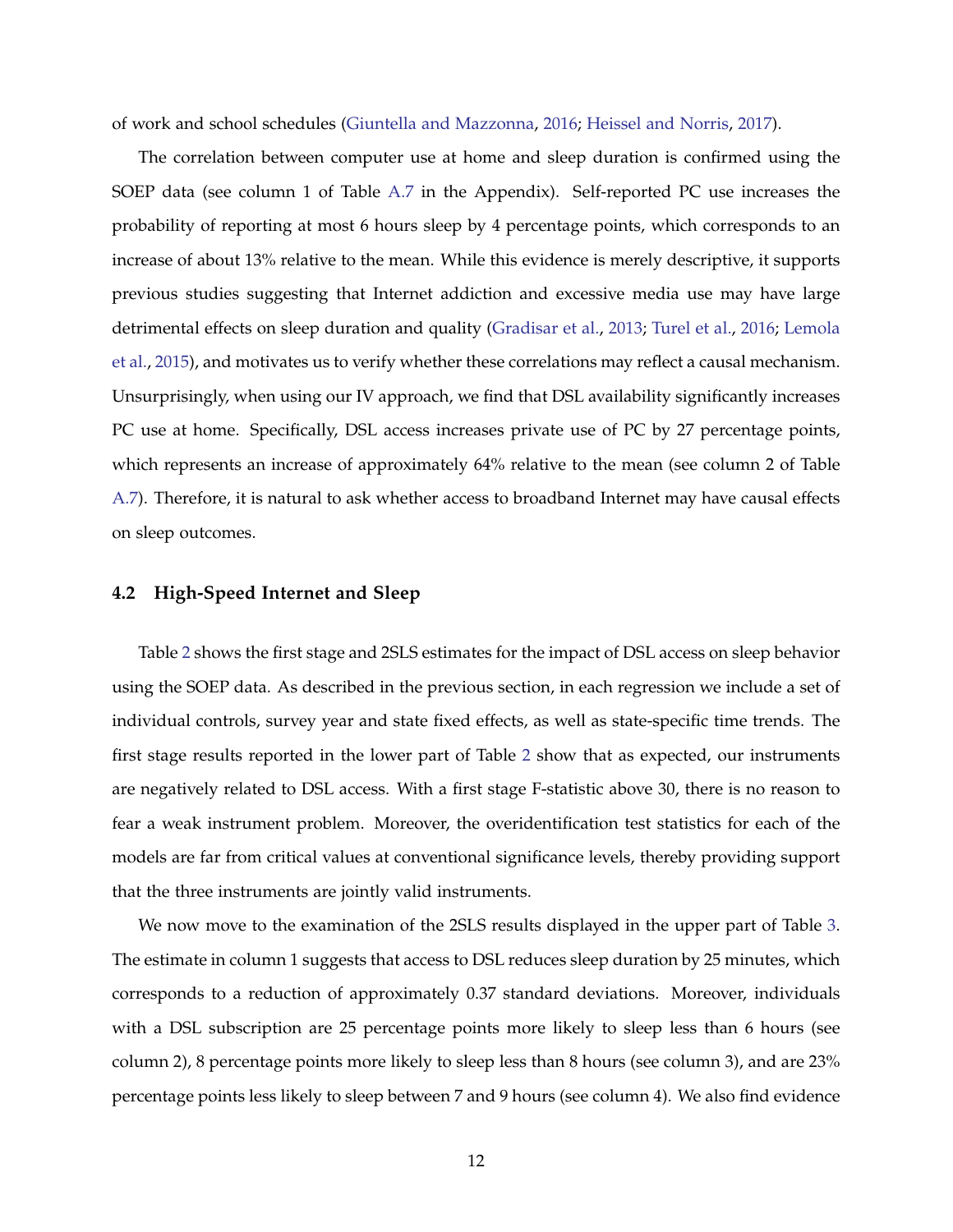of a negative association between high-speed Internet and satisfaction with sleep (see column 5). The corresponding OLS estimates presented in Table [A.8](#page-32-0) in the Appendix indicate that the 2SLS results are consistently larger in absolute value, thereby suggesting a positive correlation between unobserved determinants of sleep duration and DSL availability. Measurement error in selfreported DSL may also explain why the OLS estimate is biased towards zero [\(Wooldridge,](#page-17-5) [2010\)](#page-17-5). Moreover, as previously mentioned, the discrete nature of the dependent variable introduces further measurement error and may contribute to explain the relatively large difference in the magnitude between the OLS and 2SLS estimates. Finally, it is worth remarking that 2SLS results estimate a local average treatment effect for the compliers.

Access to high-speed Internet is likely to have stronger effects on younger individuals who are usually heavy consumers of Internet technology. To verify this hypothesis, in Table [3](#page-21-0) we provide the 2SLS estimates by dividing the sample into two groups: individuals aged 18-30 (see Panel A) and those aged 31-59 (see Panel B). Consistent with our prior, we find that the effect of Internet on sleep is concentrated among younger adults. Specifically, individuals aged up to 30 with access to DSL sleep on average 70 minutes less than their counterparts without access to DSL (see column 1 of Panel A), they are significantly more likely to be sleep deprived (see columns 2 to 4), and are significantly less likely to be satisfied with their sleep (see column 5).

Interestingly, in Table [A.9](#page-33-0) in the Appendix we find no evidence of significant effects on sleep behavior during weekends. This result is in line with the reasoning that access to broadband Internet delays bedtimes affecting overall sleep duration during the workweek when individuals have constraints on wake-up times, but has no effects during weekends when individuals can compensate for a later bedtime by waking up at a later hour.

#### **4.3 Robustness**

We perform a variety of robustness checks to test how the results change when we modify the sample or use a different specification compared to our benchmark model (see Table [2\)](#page-20-0). Results are reported in Table [4.](#page-22-0)

First, in Panel A we show that the main results are not affected by the inclusion of regional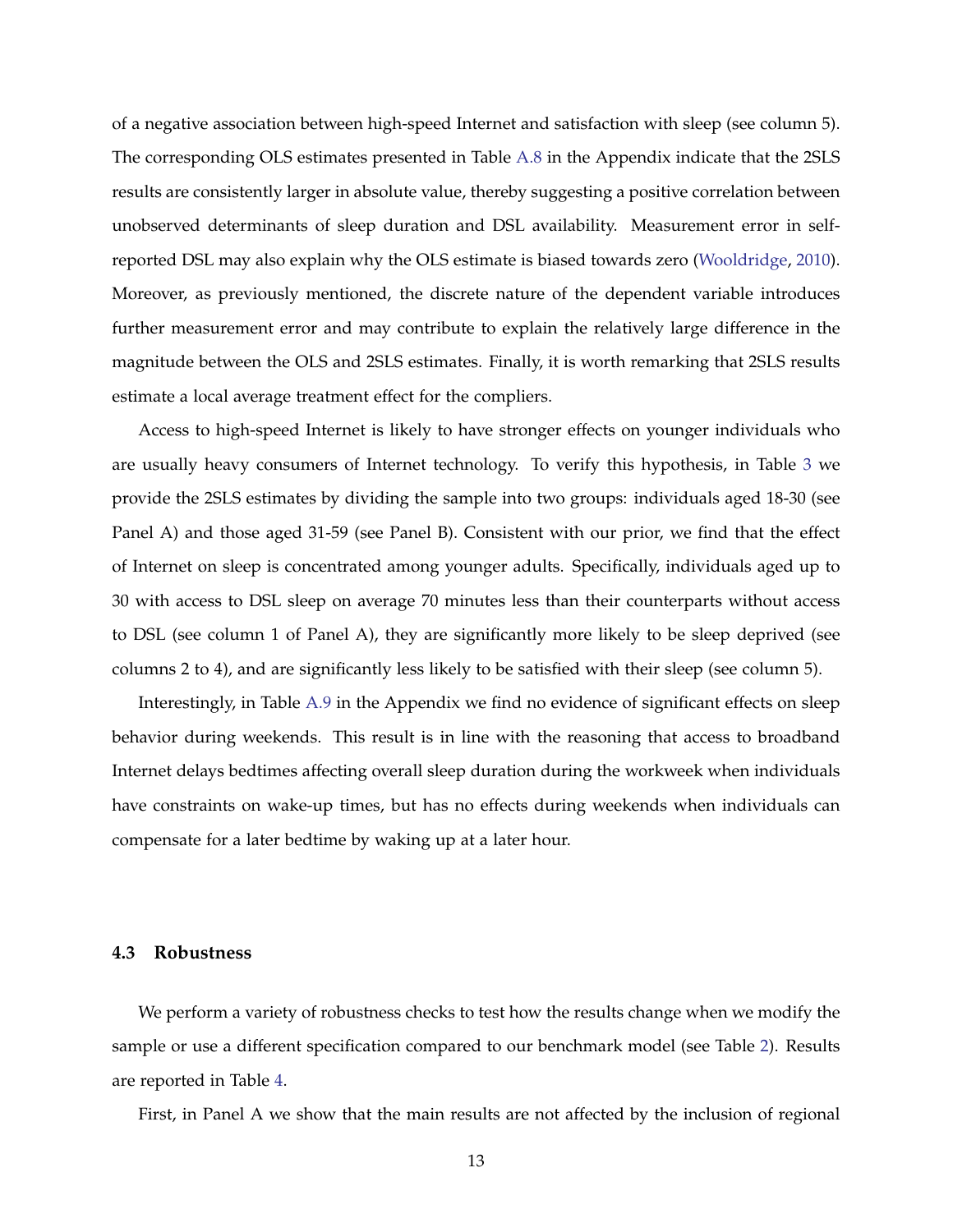policy regions (Raumordnungsregionen, ROR) fixed effects and ROR-specific time trends (instead of federal state fixed effects and state-specific time trends), which are meant to control for unobservable time-invariant differences across 96 regional policy regions throughout Germany.<sup>[8](#page-13-0)</sup> Second, we check the sensitivity of our results to the exclusion of individuals who changed the county of residence during the sample period. In this case, the major concern is that families may systematically move away across Germany in response to better DSL connections available in a given area. Reassuringly, the 2SLS estimates reported in Panel B show that the effects of DSL connection are very similar to the benchmark specification.<sup>[9](#page-13-1)</sup>

We also demonstrate the robustness of our results to the inclusions of an indicator of selfreported poor health status, which is a potentially endogeneous variable that may be strongly related with the sleep behavior (see Panel C). In Panel D, we aggregate the analysis at the municipality-year level and study the impact of DSL access on sleeping variables. Although the coefficients of interest become larger in magnitude, the results are highly statistically significant and the overall conclusions are the same.

As a final check, we show that our results are robust to several classifications of the age groups (see Table [A.10](#page-34-0) in the Appendix).<sup>[10](#page-13-2)</sup>

### **5 Conclusion**

The increased use of electronic devices in the bedroom before sleep is considered one of the main factors contributing to the sleep deprivation epidemic. Access to high-speed Internet promotes excessive electronic media use, which in turn can disturb sleep habits. In this study, we document a significant association between playing video games or watching TV in the evening and sleep deprivation among teenagers (aged 13-19) and young adults (aged up to 30). Among

<span id="page-13-0"></span> $8$ Our results are also robust to the inclusion of county (Kreise and kreisfreie Staedte) fixed effects. For detailed information on SOEP regional data, see [Knies and Spiess](#page-16-14) [\(2007\)](#page-16-14).

<span id="page-13-1"></span> $9$ Results remain unaffected if we exclude from the sample individuals who changed the zip code or the residential address during the sample period.

<span id="page-13-2"></span> $10$ It is also worth noting that the entire analysis is not sensitive to the inclusion of the "Families in Germany" (FiD) sample for the years 2011 and 2013. For further information regarding the FiD panel survey, see Schröder et al. [\(2013\)](#page-16-15).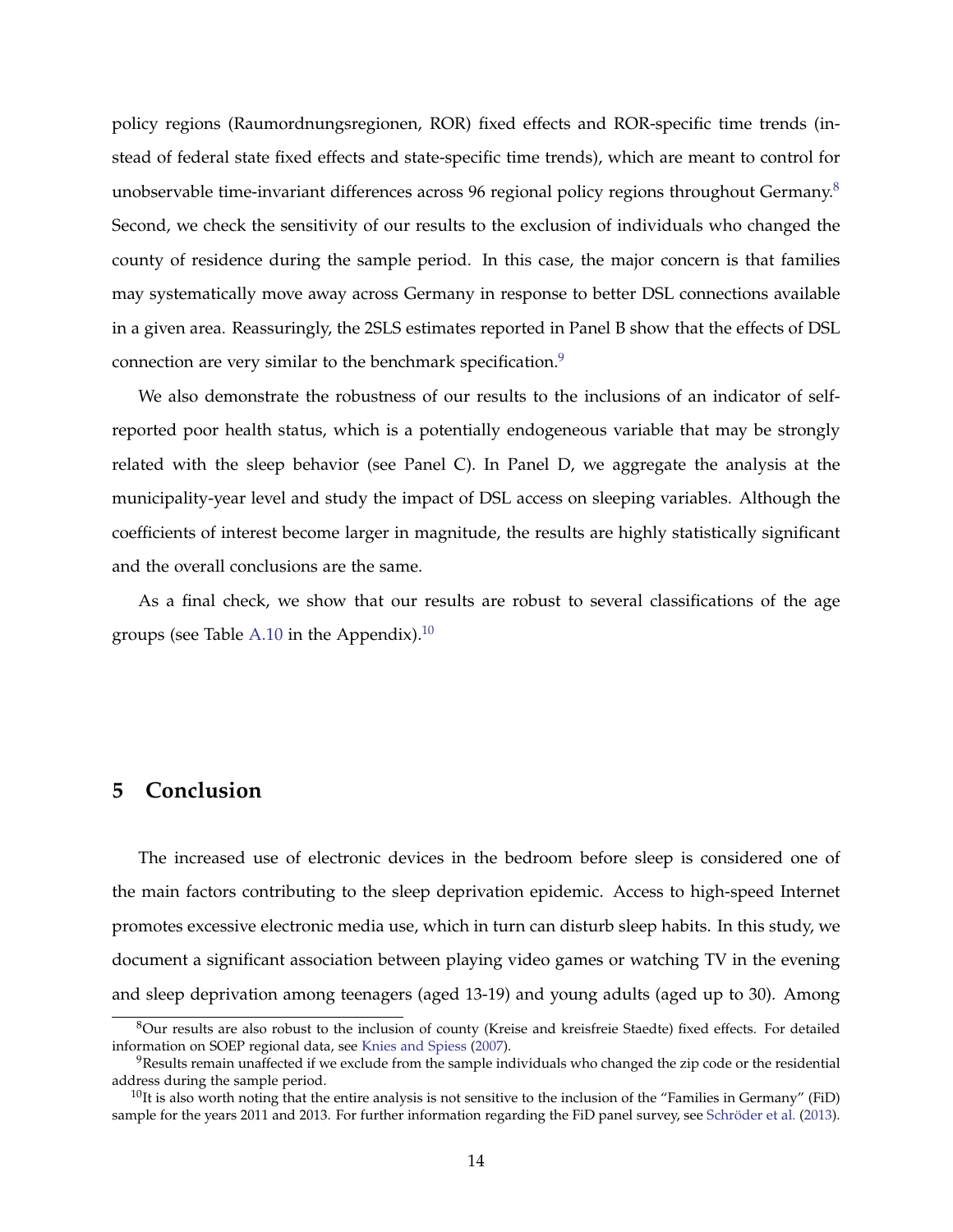adults of older ages (aged 31-59), we also find that the use of PCs and smartphones in the evening has a strong association with shorter sleep duration. Our main contribution is the analysis of the causal effects of access to high-speed Internet on sleep behavior. To circumvent the endogeneity of DSL access, we build on the identification strategy of [Falck et al.](#page-15-12) [\(2014\)](#page-15-12) and thus exploit a plausible source of exogenous variation which relies on historical differences in pre-existing technologies that affected the deployment of high-speed Internet across Germany. Using this IV strategy, we find evidence that access to DSL significantly reduces average sleep duration by 25 minutes, substantially increases the likelihood of reporting insufficient sleep and decreases self-reported satisfaction with sleep. Our results are mostly driven by younger adults.

Taken together, our findings suggest that there may be substantial detrimental effects of broadband Internet on sleep duration and quality through its effects on technology use near bedtime. High-speed Internet makes it very enticing to stay up later to play video games, surf the web and spend time online on social medias. Given the growing awareness of the importance of sleep quantity and quality for our health and productivity, providing more information on the risks associated with technology use in the evening may promote healthier sleep and have nonnegligible effects on individual welfare and well-being. More research is needed to understand the behavioral mechanisms underlying Internet addiction and how to nudge individuals into healthier sleep practices.

One important limitation of this study is that we have only limited information on the sleeping behavior of teenagers. There is increased concern that social networks activity and the "digitalization of the bedroom" may have large detrimental effects on sleep and academic performance of young teenagers. Yet, causal evidence on these effects is still lacking. Exploiting the increasing availability of datasets with information on access to high-speed Internet, sleep and academic performance, future research could shed more light on the effects of the "digital revolution" on teenagers' health and human capital.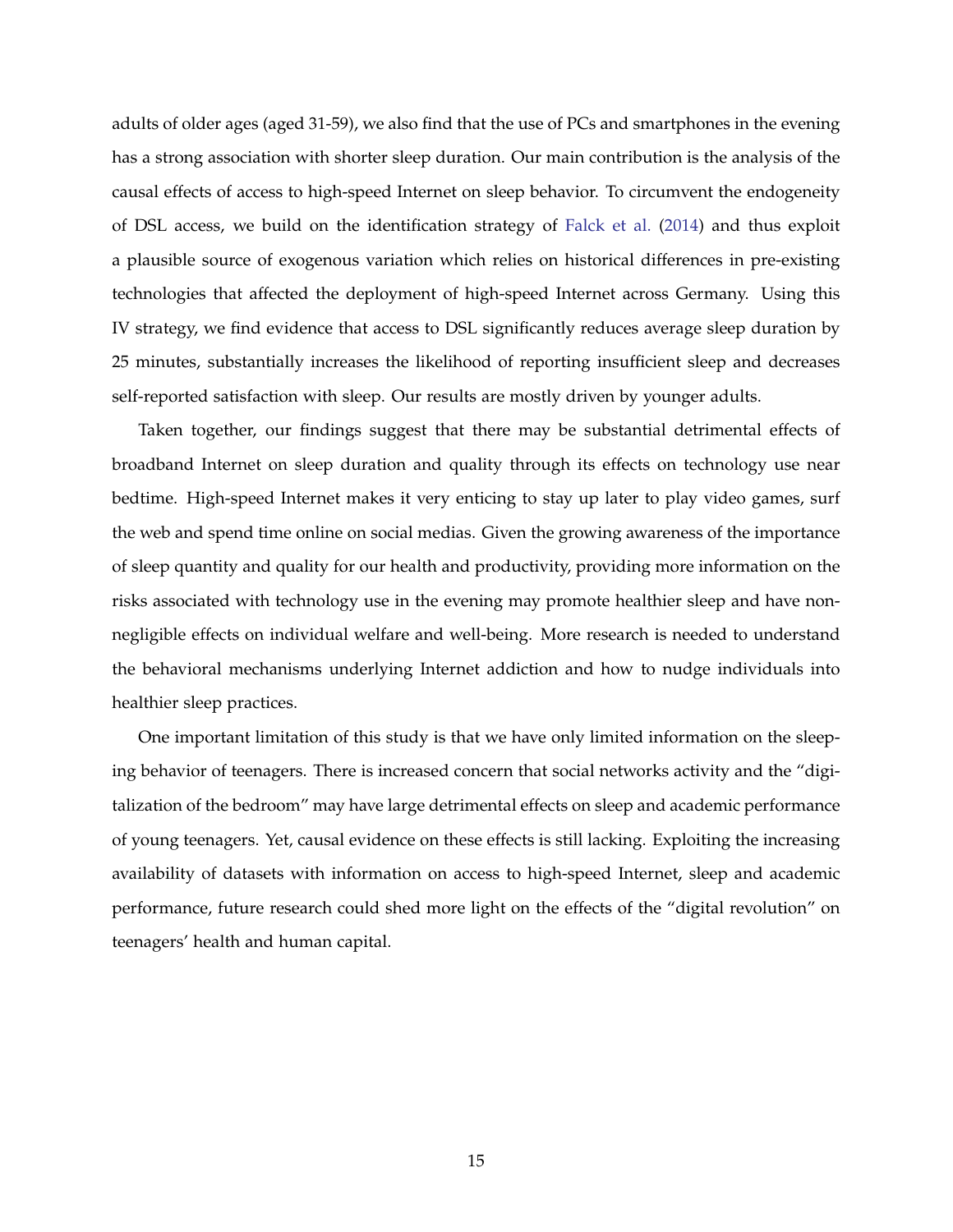### **References**

- <span id="page-15-7"></span>**Aguiar, Mark and Erik Hurst**, "Measuring Trends in Leisure: The Allocation of Time over Five Decades," *The Quarterly Journal of Economics*, 2007, pp. 969–1006.
- <span id="page-15-8"></span>**, , and Loukas Karabarbounis**, "Time use during the great recession," *The American Economic Review*, 2013, *103* (5), 1664–1696.
- <span id="page-15-9"></span>**, Mark Bils, Kerwin Kofi Charles, and Erik Hurst**, "Leisure Luxuries and the Labor Supply of Young Men," Technical Report, National Bureau of Economic Research 2017.
- <span id="page-15-6"></span>**Becker, Gary S**, "A Theory of the Allocation of Time," *The Economic Journal*, 1965, pp. 493–517.
- <span id="page-15-10"></span>**Bergstrom, Theodore**, "The deeper economics of sleeping," *The Journal of Political Economy*, 1976, pp. 411–412.
- <span id="page-15-11"></span>**Biddle, Jeff E and Daniel S Hamermesh**, "Sleep and the Allocation of Time," *Journal of Political Economy*, 1990, *98*, 922–943.
- <span id="page-15-15"></span>**Bonke, Jens**, "Paid work and unpaid work: Diary information versus questionnaire information," *Social Indicators Research*, 2005, *70* (3), 349–368.
- <span id="page-15-5"></span>**Cain, Neralie and Michael Gradisar**, "Electronic media use and sleep in school-aged children and adolescents: A review," *Sleep medicine*, 2010, *11* (8), 735–742.
- <span id="page-15-0"></span>**Cappuccio, Francesco P, Lanfranco D'Elia, Pasquale Strazzullo, and Michelle A Miller**, "Sleep duration and all-cause mortality: a systematic review and meta-analysis of prospective studies," *Sleep*, 2010, *33* (5), 585–592.
- <span id="page-15-13"></span>**Demirci, Kadir, Mehmet Akgönül, and Abdullah Akpinar, "Relationship of smartphone use** severity with sleep quality, depression, and anxiety in university students," *Journal of behavioral addictions*, 2015, *4* (2), 85–92.
- <span id="page-15-14"></span>**Destatis**, "Microdata of the time use survey," 2017. Available online at [https://www.](https://www.destatis.de/EN/FactsFigures/SocietyState/IncomeConsumptionLivingConditions/SUF/SUFIntroduction_ZVE.html) [destatis.de/EN/FactsFigures/SocietyState/IncomeConsumptionLivingConditions/SUF/](https://www.destatis.de/EN/FactsFigures/SocietyState/IncomeConsumptionLivingConditions/SUF/SUFIntroduction_ZVE.html) [SUFIntroduction\\_ZVE.html](https://www.destatis.de/EN/FactsFigures/SocietyState/IncomeConsumptionLivingConditions/SUF/SUFIntroduction_ZVE.html), (last accessed on 6 September 2017).
- <span id="page-15-12"></span>**Falck, Oliver, Robert Gold, and Stephan Heblich**, "E-lections: Voting Behavior and the Internet," *The American Economic Review*, 2014, *104* (7), 2238–2265.
- <span id="page-15-1"></span>**Gibson, Matthew and Jeffrey Shrader**, "Time Use and Productivity: The Wage Returns to Sleep," 2014.
- <span id="page-15-3"></span>**Giuntella, O, W Han, and F Mazzonna**, "Circardian rhythms, sleep deprivation and cognitive skills. evidence from an unsleeping giant. University of Oxford," *Demography, forthcoming*, 2017.
- <span id="page-15-2"></span>**Giuntella, Osea and Fabrizio Mazzonna**, "Sunset Time and the Effects of Social Jetlag. Evidence from US Time Zone Borders," *IZA DP 9773*, 2016.
- <span id="page-15-4"></span>**Gradisar, Michael, Amy R Wolfson, Allison G Harvey, Lauren Hale, Russell Rosenberg, and Charles A Czeisler**, "The sleep and technology use of Americans: findings from the National Sleep Foundation's 2011 Sleep in America poll," *Journal of clinical sleep medicine: JCSM: official publication of the American Academy of Sleep Medicine*, 2013, *9* (12), 1291.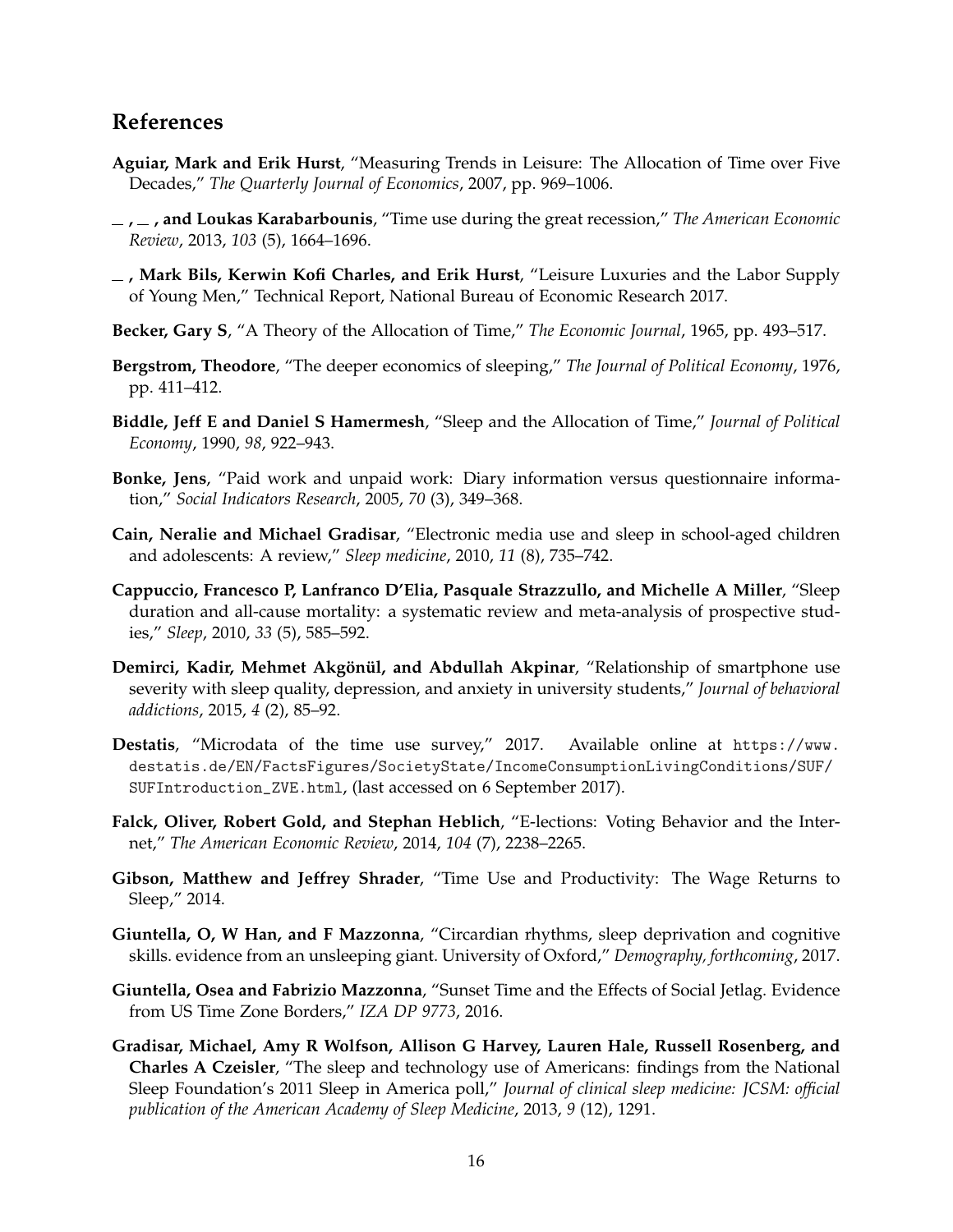- <span id="page-16-4"></span>**Gronau, Reuben**, "Leisure, home production, and work–the theory of the allocation of time revisited," *Journal of Political Economy*, 1977, *85* (6), 1099–1123.
- <span id="page-16-7"></span>**Hafner, Marco, Martin Stepanek, and Wendy M Troxel**, "Later school start times in the US," 2017.
- <span id="page-16-0"></span>**, , Jirka Taylor, Wendy M Troxel, and Christian van Stolk**, "Why sleep matters–the economic costs of insufficient sleep," 2016.
- <span id="page-16-1"></span>**Heissel, Jennifer and Samuel Norris**, "Rise and shine: The effect of school start times on academic performance from childhood through puberty," *Journal of Human Resources*, 2017, pp. 0815–7346R1.
- <span id="page-16-8"></span>**Hirshkowitz, Max, Kaitlyn Whiton, Steven M Albert, Cathy Alessi, Oliviero Bruni, Lydia Don-Carlos, Nancy Hazen, John Herman, Eliot S Katz, Leila Kheirandish-Gozal et al.**, "National Sleep Foundations sleep time duration recommendations: methodology and results summary," *Sleep Health*, 2015, *1* (1), 40–43.
- <span id="page-16-5"></span>**Hodiri, Mohamed El**, "The economics of sleeping," *Unpublished manuscript, University of Kansas*, 1973.
- <span id="page-16-6"></span>**Hoffman, Emily P**, "The deeper economics of sleeping: important clues toward the discovery of activity X," *The Journal of Political Economy*, 1977, pp. 647–649.
- <span id="page-16-2"></span>**Jin, Lawrence, Nicolas R Ziebarth et al.**, "Sleep and Human Capital: Evidence from Daylight Saving Time," 2015.
- <span id="page-16-13"></span>**Jonen, G and T Eckardt**, "The education system in the Federal Republic of Germany 2004. Secretariat of the Standing Conference of the Ministers of Education (KMK)," 2006.
- <span id="page-16-12"></span>**Kan, Man Yee**, "Measuring housework participation: the gap between stylised questionnaire estimates and diary-based estimates," *Social Indicators Research*, 2008, *86* (3), 381–400.
- <span id="page-16-14"></span>**Knies, Gundi and C Katharina Spiess**, "Regional data in the German Socio-economic Panel Study (SOEP)," Technical Report, DIW Data Documentation 2007.
- <span id="page-16-11"></span>**Knutson, Kristen L and Diane S Lauderdale**, "Sleep duration and overweight in adolescents: self-reported sleep hours versus time diaries," *Pediatrics*, 2007, *119* (5), e1056–e1062.
- <span id="page-16-10"></span>**Lemola, Sakari and David Richter**, "The course of subjective sleep quality in middle and old adulthood and its relation to physical health," *Journals of Gerontology Series B: Psychological Sciences and Social Sciences*, 2012, *68* (5), 721–729.
- <span id="page-16-3"></span>**, Nadine Perkinson-Gloor, Serge Brand, Julia F Dewald-Kaufmann, and Alexander Grob**, "Adolescents electronic media use at night, sleep disturbance, and depressive symptoms in the smartphone age," *Journal of youth and adolescence*, 2015, *44* (2), 405–418.
- <span id="page-16-9"></span>**Mazzonna, Fabrizio and Franco Peracchi**, "Ageing, cognitive abilities and retirement," *European Economic Review*, 2012, *56* (4), 691–710.
- <span id="page-16-15"></span>Schröder, Mathis, Rainer Siegers, and C Katharina Spieß, "Familien in Deutschland -FiD," *Schmollers Jahrbuch*, 2013, *133* (4), 595–606.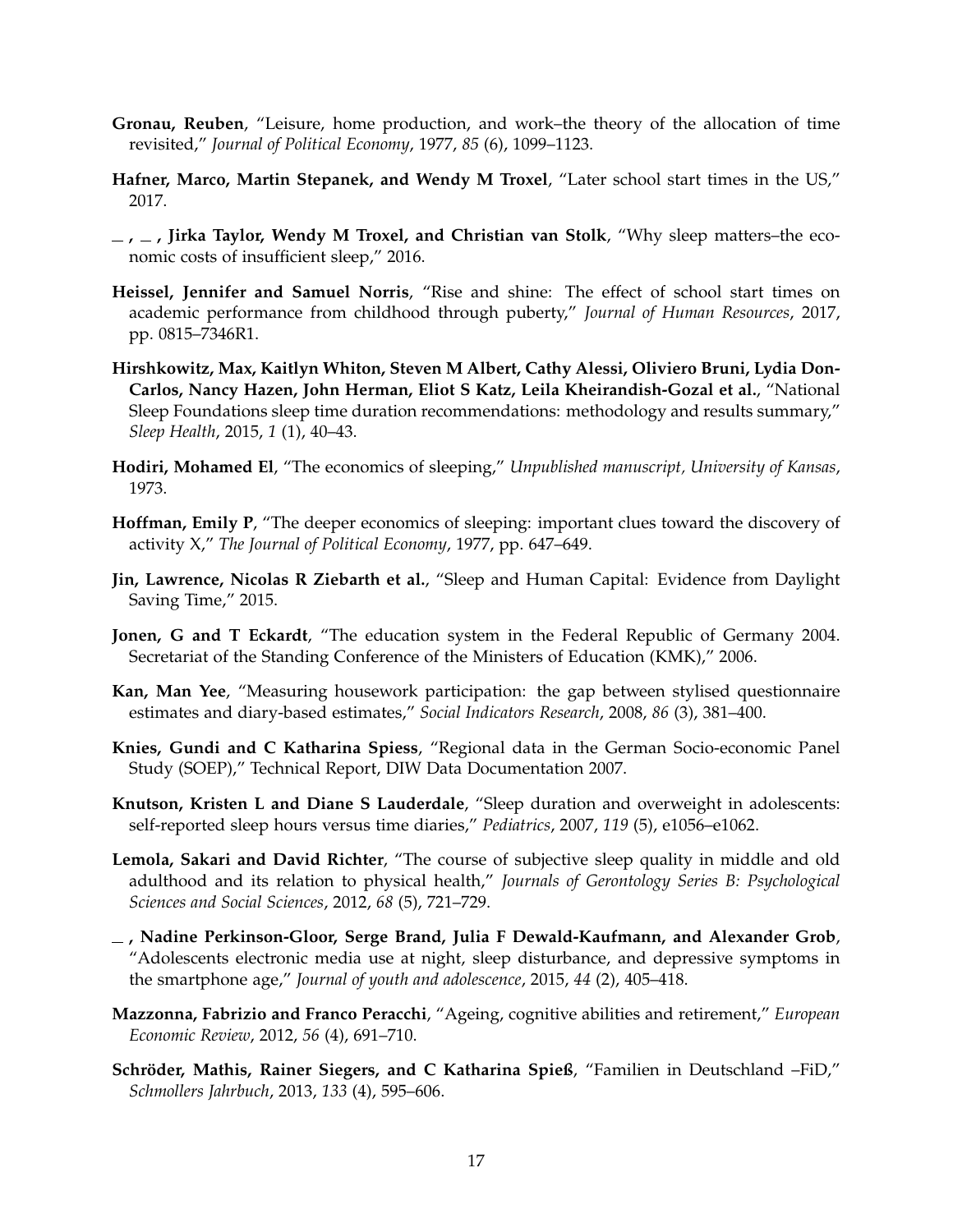- <span id="page-17-1"></span>**Smith, Austin C**, "Spring forward at your own risk: Daylight saving time and fatal vehicle crashes," *American Economic Journal: Applied Economics*, 2016, *8* (2), 65–91.
- <span id="page-17-3"></span>**Stuckemeier, Anette and Carola Kühnen, "German Time Use Survey 2012/13," 2013.**
- <span id="page-17-0"></span>**Turel, Ofir, Anna Romashkin, and Katherine M Morrison**, "Health outcomes of information system use lifestyles among adolescents: Videogame addiction, sleep curtailment and cardiometabolic deficiencies," *PloS one*, 2016, *11* (5), e0154764.
- <span id="page-17-4"></span>Wagner, Gert G, Joachim R Frick, and Jürgen Schupp, "The German Socio-Economic Panel study (SOEP) - Scope, Evolution, and Enhancements," *Schmollers Jahrbuch*, 2007, *127*, 139–169.
- <span id="page-17-5"></span>**Wooldridge, Jeffrey M**, *Econometric analysis of cross section and panel data*, MIT press, 2010.
- <span id="page-17-2"></span>**Young, Kimberly S**, "Internet addiction: The emergence of a new clinical disorder," *Cyberpsychology & behavior*, 1998, *1* (3), 237–244.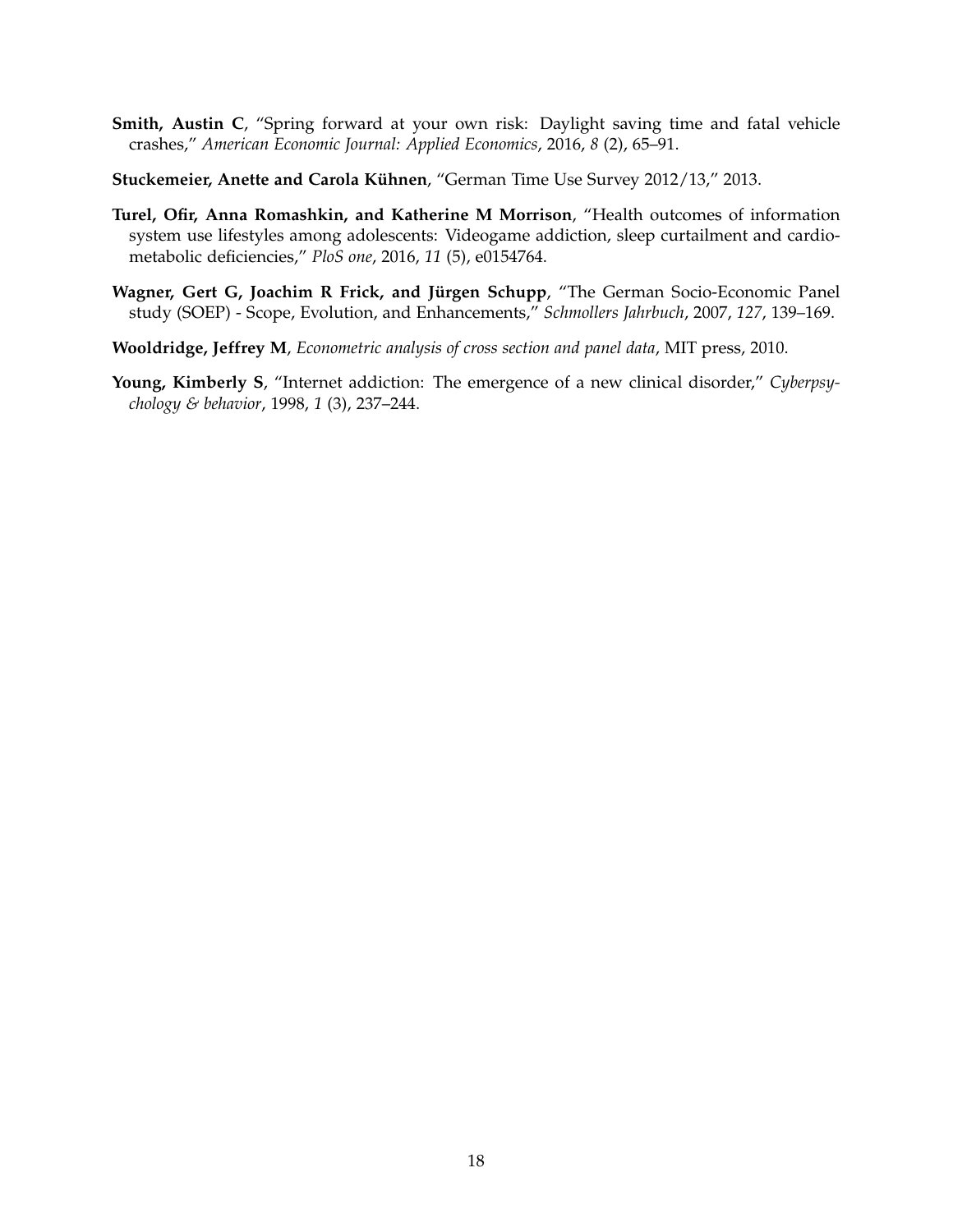# **Figures and Tables**

<span id="page-18-0"></span>

Figure 1: Average sleep hours (weekdays) by DSL access - SOEP data

*Notes*: Data are drawn from the SOEP (survey years: 2008, 2010, 2012).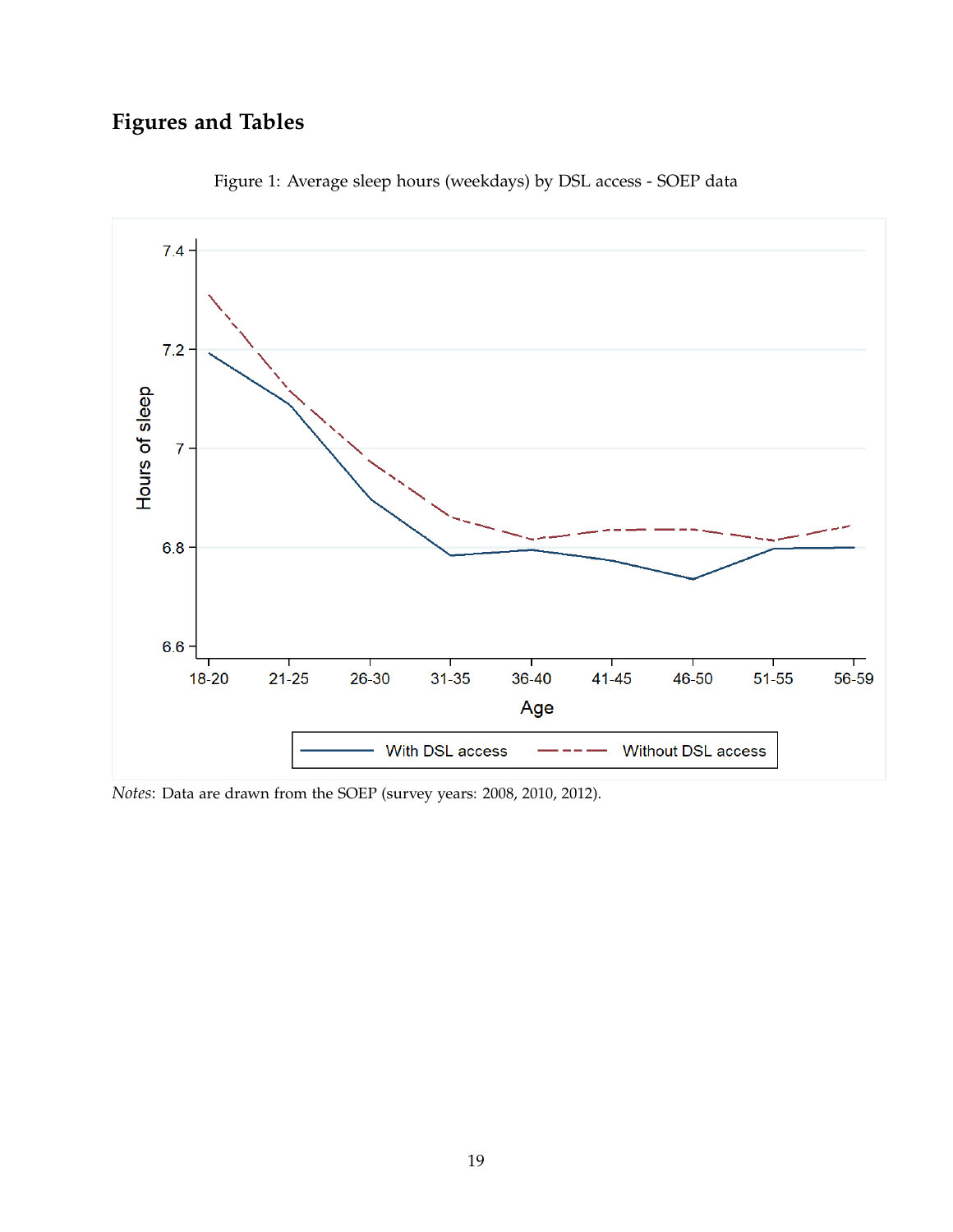|                                                                     | (1)                    | $\overline{(2)}$      | (3)                   | (4)                    | (5)                    | (6)                   |  |  |  |
|---------------------------------------------------------------------|------------------------|-----------------------|-----------------------|------------------------|------------------------|-----------------------|--|--|--|
| Age group:                                                          | 18-59                  |                       | 18-30                 |                        | 31-59                  |                       |  |  |  |
| Dep. var.:                                                          | Sleep hours            | Sleep $\leq 6$        | Sleep hours           | Sleep $\leq 6$         | Sleep hours            | Sleep $\leq$ 6        |  |  |  |
| Panel A: Media use in 10-minute intervals between 9 pm and midnight |                        |                       |                       |                        |                        |                       |  |  |  |
| Computer games (10-minute intervals)                                | $-0.042***$<br>(0.015) | $0.010***$<br>(0.003) | $-0.033$<br>(0.023)   | $0.011**$<br>(0.004)   | $-0.053***$<br>(0.017) | $0.009**$<br>(0.005)  |  |  |  |
| PC use and smartphones (10-minute intervals)                        | $-0.029***$            | $0.007***$            | 0.019                 | $-0.003$               | $-0.057***$            | $0.012***$            |  |  |  |
|                                                                     | (0.010)                | (0.002)               | (0.018)               | (0.003)                | (0.012)                | (0.003)               |  |  |  |
| Watching TV (10-minute intervals)                                   | $-0.014***$<br>(0.004) | 0.001<br>(0.001)      | $0.036***$<br>(0.009) | $-0.007***$<br>(0.002) | $-0.027***$<br>(0.004) | $0.002***$<br>(0.001) |  |  |  |
| Panel B: Media use between 11 pm and 11.10 pm                       |                        |                       |                       |                        |                        |                       |  |  |  |
| Computer games (11 pm - 11.10 pm)                                   | $-0.588**$<br>(0.231)  | $0.172***$<br>(0.048) | $-0.551$<br>(0.373)   | $0.195***$<br>(0.069)  | $-0.634**$<br>(0.268)  | $0.149**$<br>(0.067)  |  |  |  |
| PC use and smartphones (11 pm - 11.10 pm)                           | $-0.502***$<br>(0.136) | $0.145***$<br>(0.037) | 0.232<br>(0.238)      | $-0.030$<br>(0.037)    | $-0.863***$<br>(0.153) | $0.232***$<br>(0.050) |  |  |  |
| Watching TV (11 pm - 11.10 pm)                                      | $-0.539***$<br>(0.048) | $0.110***$<br>(0.012) | $-0.053$<br>(0.132)   | 0.024<br>(0.022)       | $-0.668***$<br>(0.050) | $0.132***$<br>(0.014) |  |  |  |
| Mean of dep. var.<br>Std. dev. of dep. var.                         | 7.843<br>1.600         | 0.103<br>0.303        | 8.231<br>1.929        | 0.102<br>0.303         | 7.742<br>1.486         | 0.103<br>0.304        |  |  |  |
| Observations                                                        | 10,869                 | 10,869                | 2,242                 | 2,242                  | 8,627                  | 8,627                 |  |  |  |

#### <span id="page-19-0"></span>Table 1: Effects of Media Use near Bedtime on Sleep (weekdays), OLS Estimates - German TUS

*Notes -* Data are drawn from the German TUS (2012-2013). Standard errors are reported in parentheses and are clustered at the individual level. All models include controls for education, age and its quadratic term, gender, marital status, occupational status, household income, a dummy indicating whether a person is foreign-born, an indicator for house/flat ownership, and the number of children aged less than 10. All regressions further include a dummy for West Germany and fixed effects for the day of interview. \* Significant at 10%; \*\* significant at 5%; \*\*\* significant at 1%.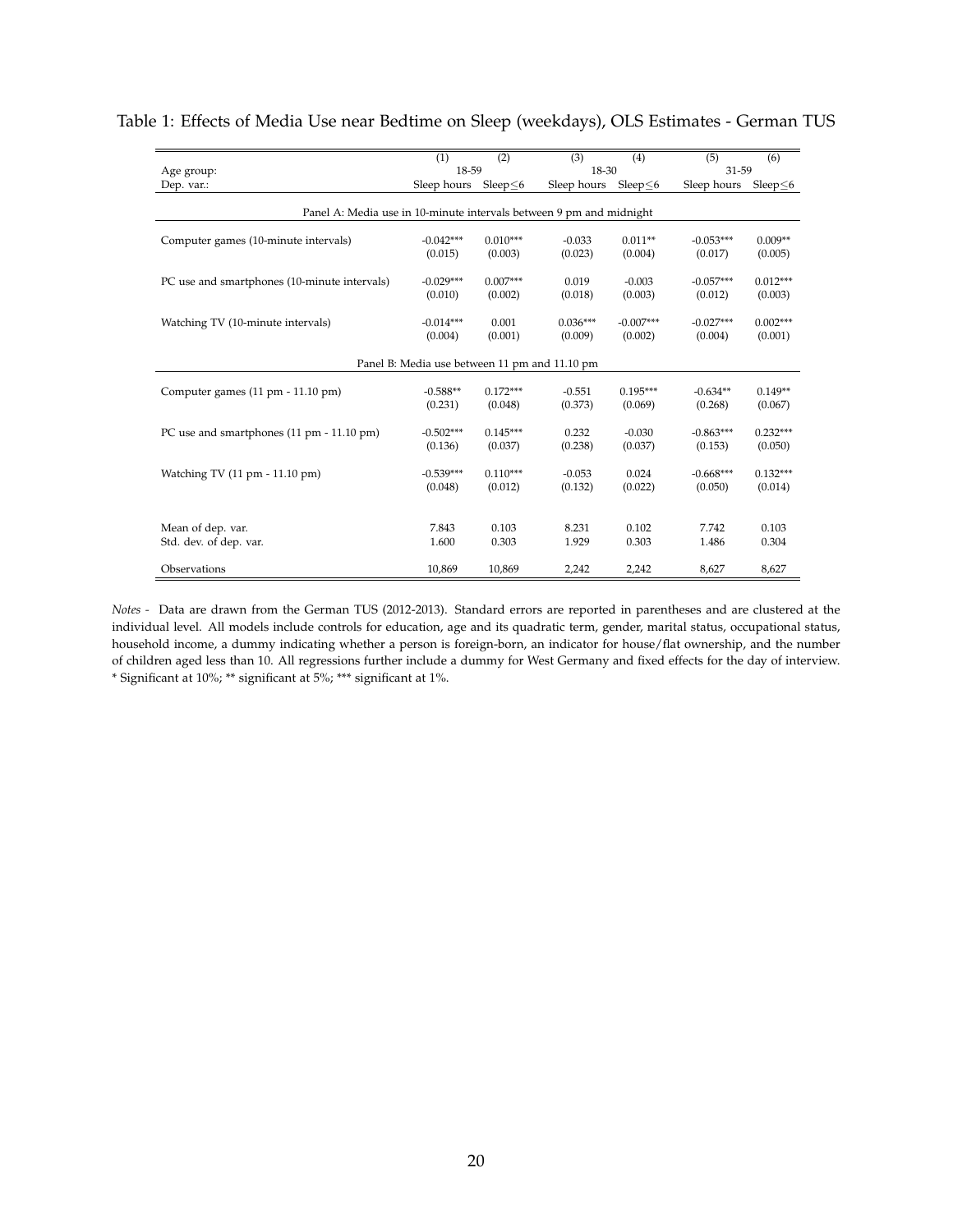|                                        | (1)         | (2)           | (3)            | (4)                                                              | (5)                |
|----------------------------------------|-------------|---------------|----------------|------------------------------------------------------------------|--------------------|
| Dep. Var.:                             | Sleep hours | Sleep<6 hours | Sleep <8 hours | 7 <sleep<9 hours<="" td=""><td>Sleep satisfaction</td></sleep<9> | Sleep satisfaction |
|                                        |             |               |                |                                                                  |                    |
| DSL subscription                       | $-0.415**$  | $0.252***$    | $0.086**$      | $-0.229***$                                                      | $-0.702$           |
|                                        | (0.209)     | (0.087)       | (0.037)        | (0.087)                                                          | (0.449)            |
|                                        |             |               |                |                                                                  |                    |
| Mean of dep. var.                      | 6.844       | 0.350         | 0.963          | 0.639                                                            | 6.891              |
| Std. dev. of dep. var.                 | 1.107       | 0.477         | 0.189          | 0.480                                                            | 2.266              |
|                                        |             |               |                |                                                                  |                    |
| First stage                            |             |               |                |                                                                  |                    |
| Threshold                              | $-0.139***$ | $-0.139***$   | $-0.139***$    | $-0.139***$                                                      | $-0.142***$        |
|                                        | (0.016)     | (0.016)       | (0.016)        | (0.016)                                                          | (0.016)            |
| "No closer MDF"                        | $-0.083***$ | $-0.083***$   | $-0.083***$    | $-0.083***$                                                      | $-0.087***$        |
|                                        | (0.020)     | (0.020)       | (0.020)        | (0.020)                                                          | (0.020)            |
| <b>OPAL</b>                            | $-0.063*$   | $-0.063*$     | $-0.063*$      | $-0.063*$                                                        | $-0.055$           |
|                                        | (0.037)     | (0.037)       | (0.037)        | (0.037)                                                          | (0.037)            |
|                                        |             |               |                |                                                                  |                    |
| <i>F</i> -test of excluded instruments | 32.25       | 32.25         | 32.25          | 32.25                                                            | 32.30              |
| Overidentification test                | 0.479       | 0.718         | 2.765          | 0.742                                                            | 4.998              |
| $\chi^2$ p-value                       | 0.787       | 0.699         | 0.251          | 0.690                                                            | 0.082              |
|                                        |             |               |                |                                                                  |                    |
| Observations                           | 43,162      | 43,162        | 43,162         | 43,162                                                           | 42,699             |

### <span id="page-20-0"></span>Table 2: Effects of High-Speed Internet on Sleep (weekdays), 2SLS Estimates - SOEP data

*Notes -* Data are drawn from the SOEP (survey years: 2008, 2010, 2012). Standard errors are reported in parentheses and are clustered at the household level. All models include controls for education, age and its quadratic term, gender, marital status, occupational status, migration background, and log of net household income. All regressions further include state and survey years fixed effects, as well as state-specific time trends. The *F*-test for excluded instruments refers to the Kleibergen-Paap *F*-statistic. The overidentification test is based on the Huber-White robust variance-covariance matrix without clustering. \* Significant at 10%; \*\* significant at 5%; \*\*\* significant at 1%.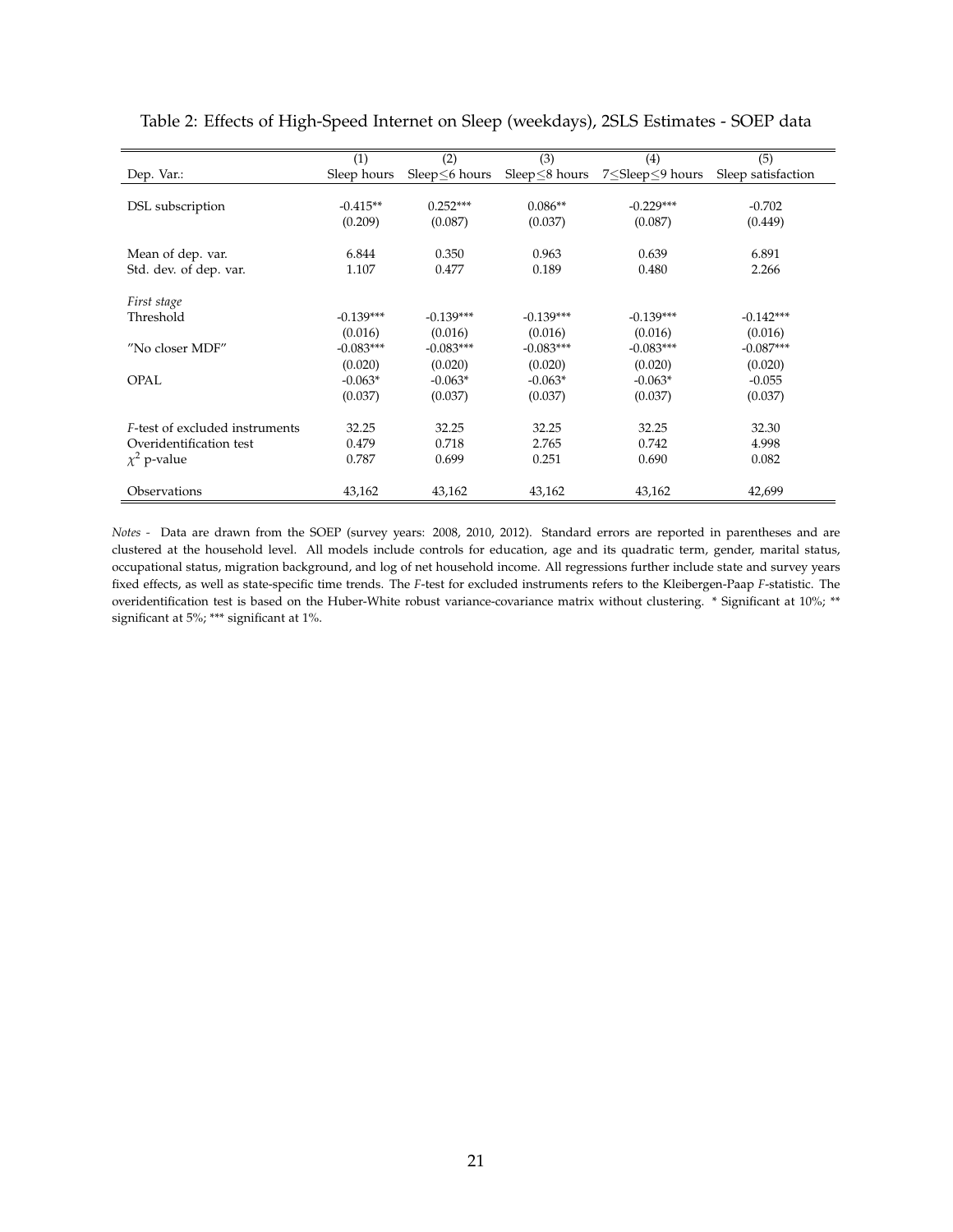|                                 | (1)         | (2)            | (3)                  | (4)             | (5)                |  |  |  |  |
|---------------------------------|-------------|----------------|----------------------|-----------------|--------------------|--|--|--|--|
| Dep. Var.:                      | Sleep hours | Sleep <6 hours | Sleep $\leq$ 8 hours | 7≤Sleep≤9 hours | Sleep satisfaction |  |  |  |  |
|                                 |             |                |                      |                 |                    |  |  |  |  |
| Panel A: Individuals aged 18-30 |             |                |                      |                 |                    |  |  |  |  |
|                                 |             |                |                      |                 |                    |  |  |  |  |
| DSL subscription                | $-1.171***$ | $0.422**$      | $0.303***$           | $-0.356**$      | $-1.905**$         |  |  |  |  |
|                                 | (0.452)     | (0.168)        | (0.114)              | (0.168)         | (0.860)            |  |  |  |  |
|                                 |             |                |                      |                 |                    |  |  |  |  |
| Observations                    | 9,264       | 9,264          | 9,264                | 9,264           | 9,157              |  |  |  |  |
| Mean of dep. var.               | 7.049       | 0.297          | 0.932                | 0.683           | 7.268              |  |  |  |  |
| Std. dev. of dep. var.          | 1.166       | 0.457          | 0.252                | 0.465           | 2.177              |  |  |  |  |
| F-test of excluded instruments  | 10.73       | 10.73          | 10.73                | 10.73           | 10.65              |  |  |  |  |
|                                 |             |                |                      |                 |                    |  |  |  |  |
| Panel B: Individuals aged 31-59 |             |                |                      |                 |                    |  |  |  |  |
|                                 |             |                |                      |                 |                    |  |  |  |  |
| DSL subscription                | $-0.215$    | $0.198**$      | 0.033                | $-0.187*$       | $-0.409$           |  |  |  |  |
|                                 | (0.229)     | (0.099)        | (0.034)              | (0.099)         | (0.482)            |  |  |  |  |
|                                 |             |                |                      |                 |                    |  |  |  |  |
| Observations                    | 33,898      | 33,898         | 33,898               | 33,898          | 33,542             |  |  |  |  |
| Mean of dep. var.               | 6.788       | 0.365          | 0.972                | 0.627           | 6.788              |  |  |  |  |
| Std. dev. of dep. var.          | 1.083       | 0.481          | 0.166                | 0.484           | 2.279              |  |  |  |  |
| F-test of excluded instruments  | 30.90       | 30.90          | 30.90                | 30.90           | 31.12              |  |  |  |  |

<span id="page-21-0"></span>Table 3: Effects of High-Speed Internet on Sleep (weekdays) by Age Group, 2SLS Estimates - SOEP data

*Notes -* Data are drawn from the SOEP (survey years: 2008, 2010, 2012). Standard errors are reported in parentheses and are clustered at the household level. All models include controls for education, age and its quadratic term, gender, marital status, occupational status, migration background, and log of net household income. All regressions further include state and survey years fixed effects, as well as state-specific time trends. The *F*-test for excluded instruments refers to the Kleibergen-Paap *F*-statistic. \* Significant at 10%; \*\* significant at 5%; \*\*\* significant at 1%.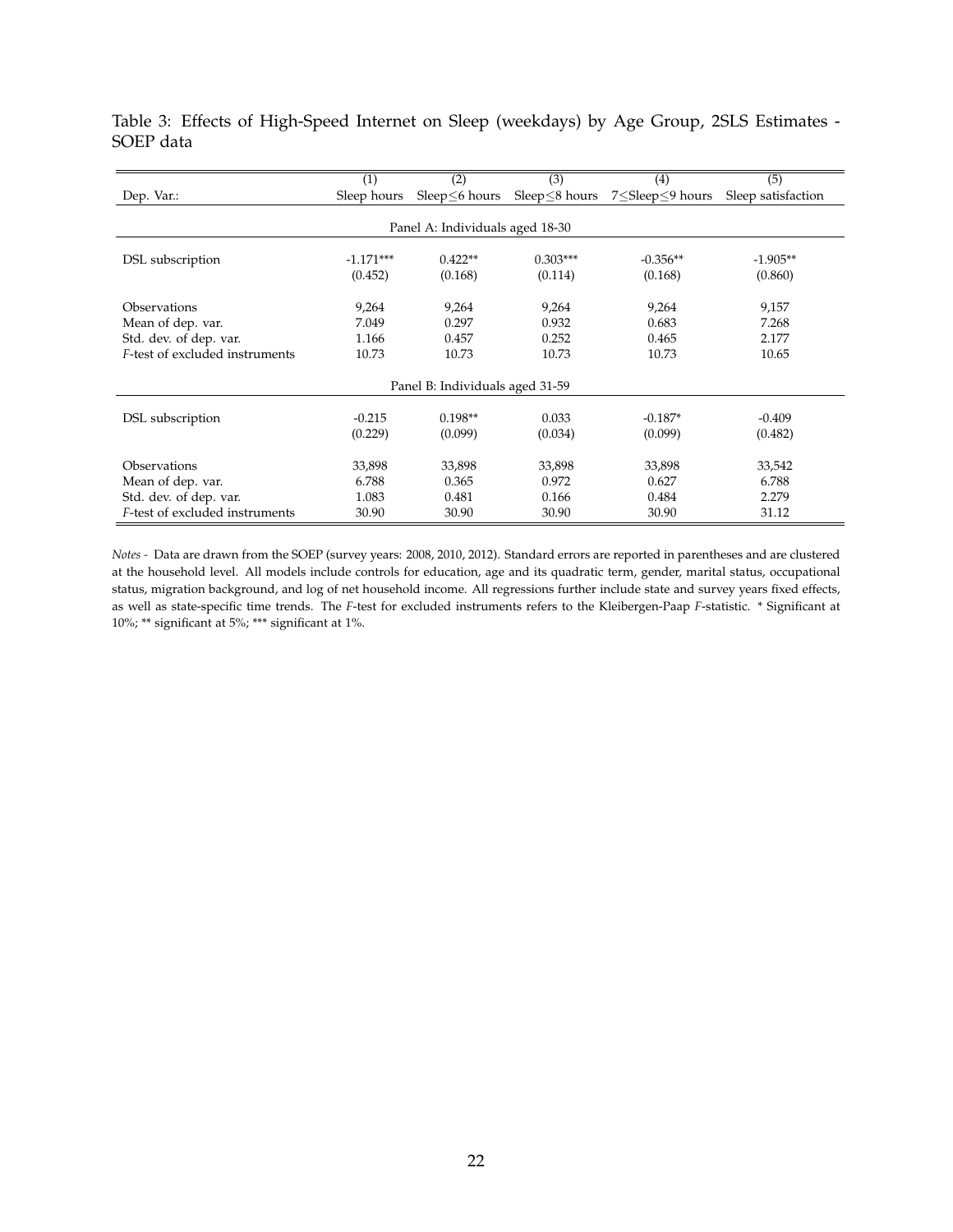<span id="page-22-0"></span>

|                                                   | (1)         | (2)                                                      | (3)        | (4)                                              | (5)       |  |  |  |  |
|---------------------------------------------------|-------------|----------------------------------------------------------|------------|--------------------------------------------------|-----------|--|--|--|--|
| Dep. var.:                                        | Sleep hours | Sleep≤6 hours                                            |            | Sleep≤8 hours 7≤Sleep≤9 hours Sleep satisfaction |           |  |  |  |  |
|                                                   |             |                                                          |            |                                                  |           |  |  |  |  |
|                                                   |             | Panel A: Including ROR F.E.                              |            |                                                  |           |  |  |  |  |
|                                                   |             |                                                          |            |                                                  |           |  |  |  |  |
| DSL subscription                                  | $-0.369*$   | $0.232***$                                               | $0.072*$   | $-0.206**$                                       | $-0.520$  |  |  |  |  |
|                                                   | (0.211)     | (0.089)                                                  | (0.037)    | (0.089)                                          | (0.442)   |  |  |  |  |
| Observations                                      | 43,162      | 43,162                                                   | 43,162     | 43,162                                           | 42,699    |  |  |  |  |
| Mean of dep. var.                                 | 6.844       | 0.350                                                    | 0.963      | 0.639                                            | 6.891     |  |  |  |  |
| Std. dev. of dep. var.                            | 1.107       | 0.477                                                    | 0.189      | 0.480                                            | 2.266     |  |  |  |  |
| F-test of excluded instruments                    | 31.59       | 31.59                                                    | 31.59      | 31.59                                            | 31.88     |  |  |  |  |
|                                                   |             |                                                          |            |                                                  |           |  |  |  |  |
| Panel B: Exclude county movers                    |             |                                                          |            |                                                  |           |  |  |  |  |
|                                                   | $-0.417*$   | $0.234**$                                                | $0.118***$ | $-0.214**$                                       | $-0.713$  |  |  |  |  |
| DSL subscription                                  | (0.240)     | (0.098)                                                  | (0.045)    | (0.098)                                          | (0.534)   |  |  |  |  |
|                                                   |             |                                                          |            |                                                  |           |  |  |  |  |
| Observations                                      | 34,386      | 34,386                                                   | 34,386     | 34,386                                           | 34,433    |  |  |  |  |
| Mean of dep. var.                                 | 6.862       | 0.342                                                    | 0.962      | 0.647                                            | 6.859     |  |  |  |  |
| Std. dev. of dep. var.                            | 1.100       | 0.474                                                    | 0.190      | 0.478                                            | 2.238     |  |  |  |  |
| F-test of excluded instruments                    | 23.76       | 23.76                                                    | 23.76      | 23.76                                            | 23.57     |  |  |  |  |
|                                                   |             |                                                          |            |                                                  |           |  |  |  |  |
| Panel C: Including poor health among the controls |             |                                                          |            |                                                  |           |  |  |  |  |
| DSL subscription                                  | $-0.415**$  | $0.253***$                                               | $0.086**$  | $-0.230***$                                      | $-0.738*$ |  |  |  |  |
|                                                   | (0.207)     | (0.086)                                                  | (0.037)    | (0.086)                                          | (0.395)   |  |  |  |  |
|                                                   |             |                                                          |            |                                                  |           |  |  |  |  |
| Observations                                      | 43,152      | 43,152                                                   | 43,152     | 43,152                                           | 42,668    |  |  |  |  |
| Mean of dep. var.                                 | 6.844       | 0.350                                                    | 0.963      | 0.639                                            | 6.891     |  |  |  |  |
| Std. dev. of dep. var.                            | 1.107       | 0.477                                                    | 0.189      | 0.480                                            | 2.266     |  |  |  |  |
| F-test of excluded instruments                    | 32.21       | 32.21                                                    | 32.21      | 32.21                                            | 32.29     |  |  |  |  |
|                                                   |             |                                                          |            |                                                  |           |  |  |  |  |
|                                                   |             | Panel D: Sleep aggregated at the municipality-year level |            |                                                  |           |  |  |  |  |
| DSL subscription                                  | $-0.653***$ | $0.323***$                                               | $0.155***$ | $-0.275***$                                      | $-0.120$  |  |  |  |  |
|                                                   | (0.228)     | (0.096)                                                  | (0.045)    | (0.095)                                          | (0.454)   |  |  |  |  |
|                                                   |             |                                                          |            |                                                  |           |  |  |  |  |
| Observations                                      | 12,924      | 12,924                                                   | 12,924     | 12,924                                           | 12,923    |  |  |  |  |
| Mean of dep. var.                                 | 6.843       | 0.350                                                    | 0.963      | 0.639                                            | 6.850     |  |  |  |  |
| Std. dev. of dep. var.                            | 0.904       | 0.388                                                    | 0.149      | 0.391                                            | 1.872     |  |  |  |  |
| F-test of excluded instruments                    | 43.93       | 43.93                                                    | 43.93      | 43.93                                            | 43.75     |  |  |  |  |

### Table 4: Robustness Checks - SOEP data

*Notes -* Data are drawn from the SOEP (survey years: 2008, 2010, 2012). Standard errors are reported in parentheses and are clustered at the household level. All models include controls for education, age and its quadratic term, gender, marital status, occupational status, migration background, and log of net household income. All regressions further include state and survey years fixed effects, as well as state-specific time trends. The *F*-test for excluded instruments refers to the Kleibergen-Paap *F*-statistic. \* Significant at 10%; \*\* significant at 5%; \*\*\* significant at 1%.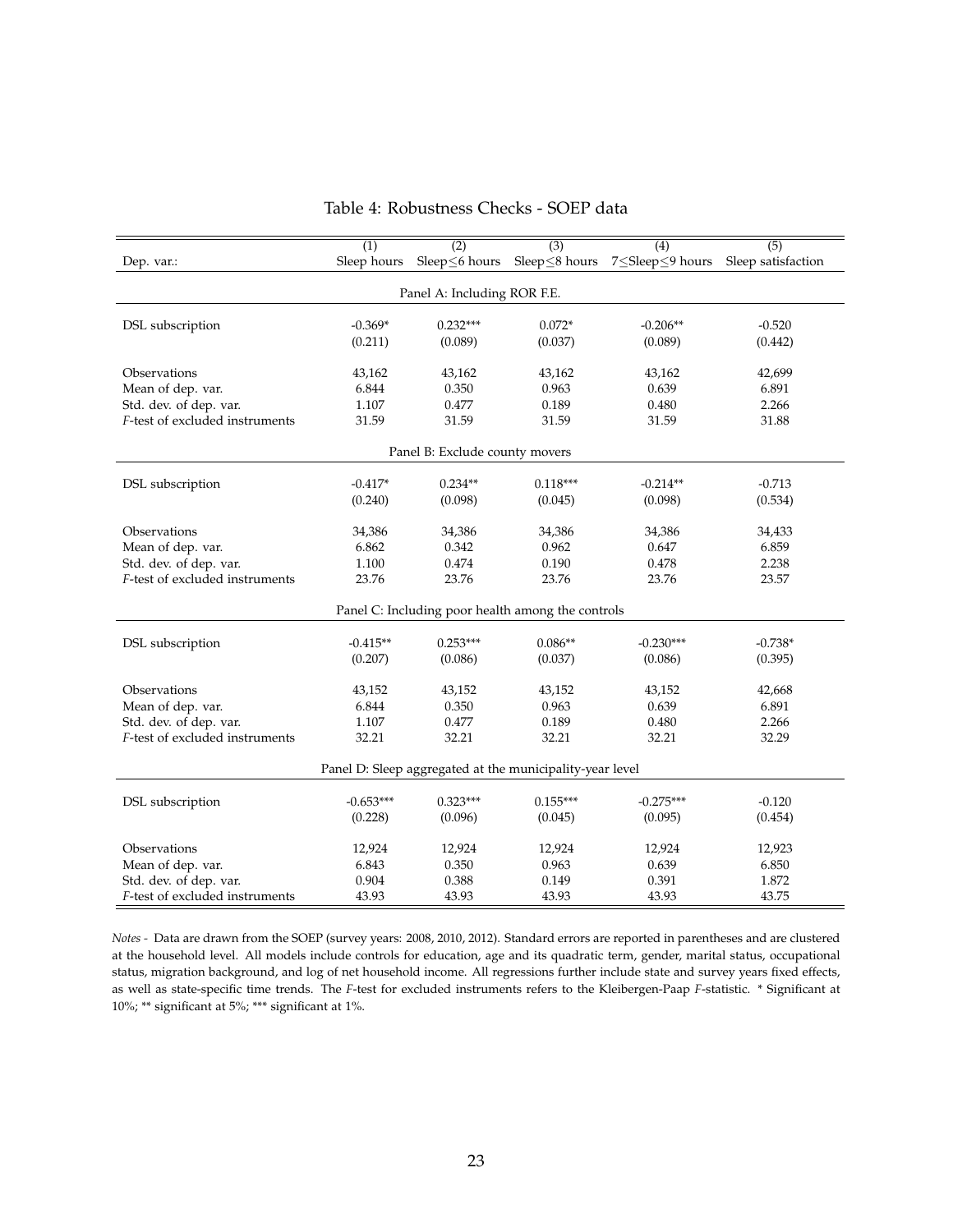# **Appendix A: Supplemental Figures and Tables**

<span id="page-23-0"></span>

Figure A.1: Distribution of sleep hours (weekdays) - German TUS

*Notes*: Data are drawn from the German TUS (2012-2013) for individuals aged 18-59 interviewed during the weekdays.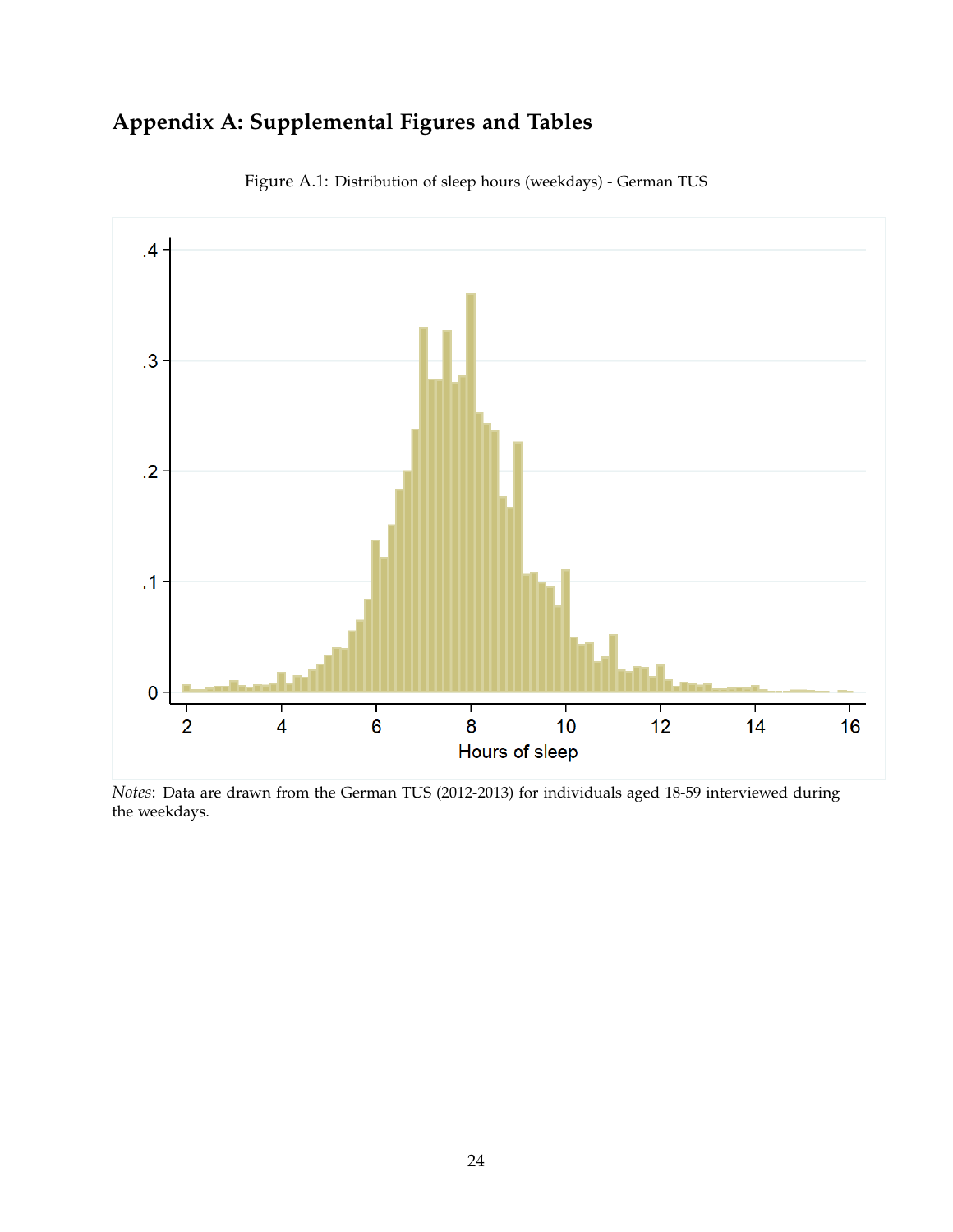<span id="page-24-0"></span>

Figure A.2: Distribution of sleep hours (weekdays) - SOEP data

*Notes*: Data are drawn from the SOEP (survey years: 2008, 2010, 2012).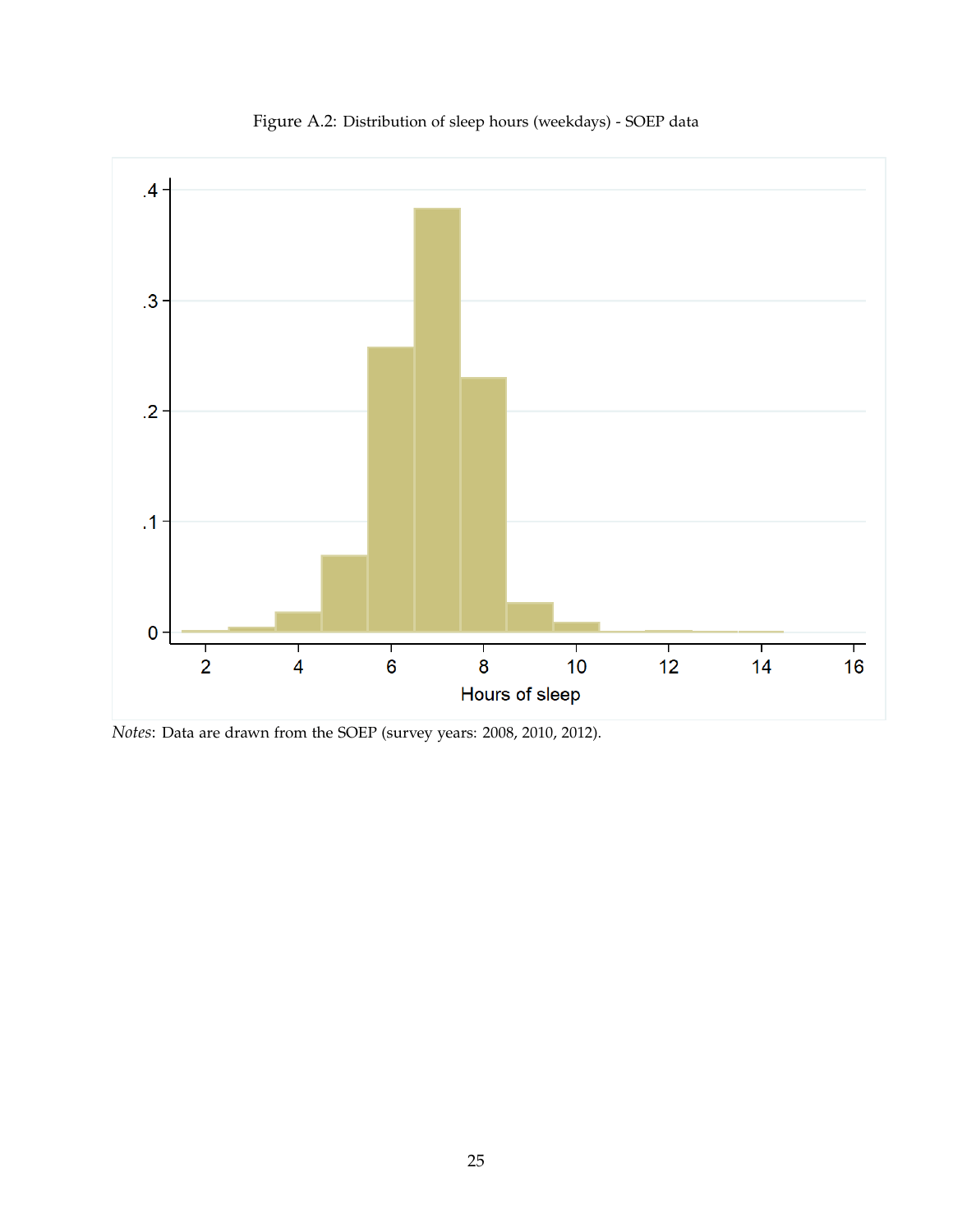<span id="page-25-0"></span>

| Table A.1: Descriptive Statistics - Observations: 43,162 - SOEP data |
|----------------------------------------------------------------------|
|----------------------------------------------------------------------|

|                                        | Mean  | Std. Dev. | Min.             | Max.         |
|----------------------------------------|-------|-----------|------------------|--------------|
|                                        |       |           |                  |              |
| Outcome Variables                      |       |           |                  |              |
| Hours of sleep (weekdays)              | 6.84  | 1.11      | $\overline{2}$   | 14           |
| Hours of sleep (weekends)              | 7.94  | 1.40      | $\overline{2}$   | 16           |
| Sleep at most 6 hours (weekdays)       | 0.35  | 0.48      | $\theta$         | 1            |
| Sleep at most 6 hours (weekends)       | 0.13  | 0.34      | $\boldsymbol{0}$ | $\mathbf{1}$ |
| Sleep at most 8 hours (weekdays)       | 0.96  | 0.19      | 0                | $\mathbf{1}$ |
| Sleep at most 8 hours (weekends)       | 0.71  | 0.46      | 0                | $\mathbf{1}$ |
| Sleep between 7 and 9 hours (weekdays) | 0.64  | 0.48      | $\boldsymbol{0}$ | $\mathbf{1}$ |
| Sleep between 7 and 9 hours (weekends) | 0.75  | 0.44      | $\boldsymbol{0}$ | 1            |
| Sleep satisfaction                     | 6.89  | 2.27      | $\boldsymbol{0}$ | 10           |
| PC Use (daily)                         | 0.43  | 0.49      | $\mathbf{0}$     | 1            |
| Broadband Internet                     |       |           |                  |              |
| DSL subscription in household          | 0.80  | 0.40      | 0                | 1            |
| Threshold dummy                        | 0.11  | 0.32      | $\boldsymbol{0}$ | 1            |
| "No closer MDF" dummy                  | 0.94  | 0.23      | $\boldsymbol{0}$ | $\mathbf{1}$ |
| OPAL dummy                             | 0.01  | 0.11      | 0                | 1            |
|                                        |       |           |                  |              |
| Control Variables                      |       |           |                  |              |
| Female                                 | 0.55  | 0.50      | $\mathbf{0}$     | 1            |
| Age                                    | 40.05 | 10.96     | 18               | 59           |
| Married                                | 0.62  | 0.49      | $\boldsymbol{0}$ | 1            |
| Single                                 | 0.28  | 0.45      | 0                | $\mathbf{1}$ |
| Divorced                               | 0.09  | 0.29      | $\theta$         | $\mathbf{1}$ |
| Number of children                     | 1.33  | 1.22      | 0                | 12           |
| West Germany                           | 0.81  | 0.39      | 0                | $\mathbf{1}$ |
| Lower secondary education              | 0.23  | 0.42      | 0                | 1            |
| Medium secondary education             | 0.35  | 0.48      | $\boldsymbol{0}$ | $\mathbf{1}$ |
| Higher secondary education             | 0.31  | 0.46      | 0                | 1            |
| Apprentice                             | 0.08  | 0.27      | 0                | $\mathbf{1}$ |
| Unemployed                             | 0.07  | 0.26      | $\boldsymbol{0}$ | $\mathbf{1}$ |
| Blue-collar worker                     | 0.23  | 0.42      | 0                | $\mathbf{1}$ |
| White-collar worker                    | 0.43  | 0.49      | 0                | $\mathbf{1}$ |
| Entrepreneur                           | 0.07  | 0.26      | 0                | $\mathbf{1}$ |
| First-generation immigrants            | 0.12  | 0.33      | $\boldsymbol{0}$ | 1            |
| Second-generation immigrants           | 0.10  | 0.30      | $\boldsymbol{0}$ | $\mathbf{1}$ |
| Household income (log)                 | 7.89  | 0.57      | 0                | 12.21        |

*Notes -* Data are drawn from the SOEP (v32) for individuals aged 18-59 (survey years: 2008, 2010, 2012). All the samples contain individuals for whom information on all observables and the respective outcome variable are not missing. The sample sizes for hours of sleep during weekends, sleep satisfaction and daily use of PC are, respectively, as follows: 43,032; 42,699; 10,399.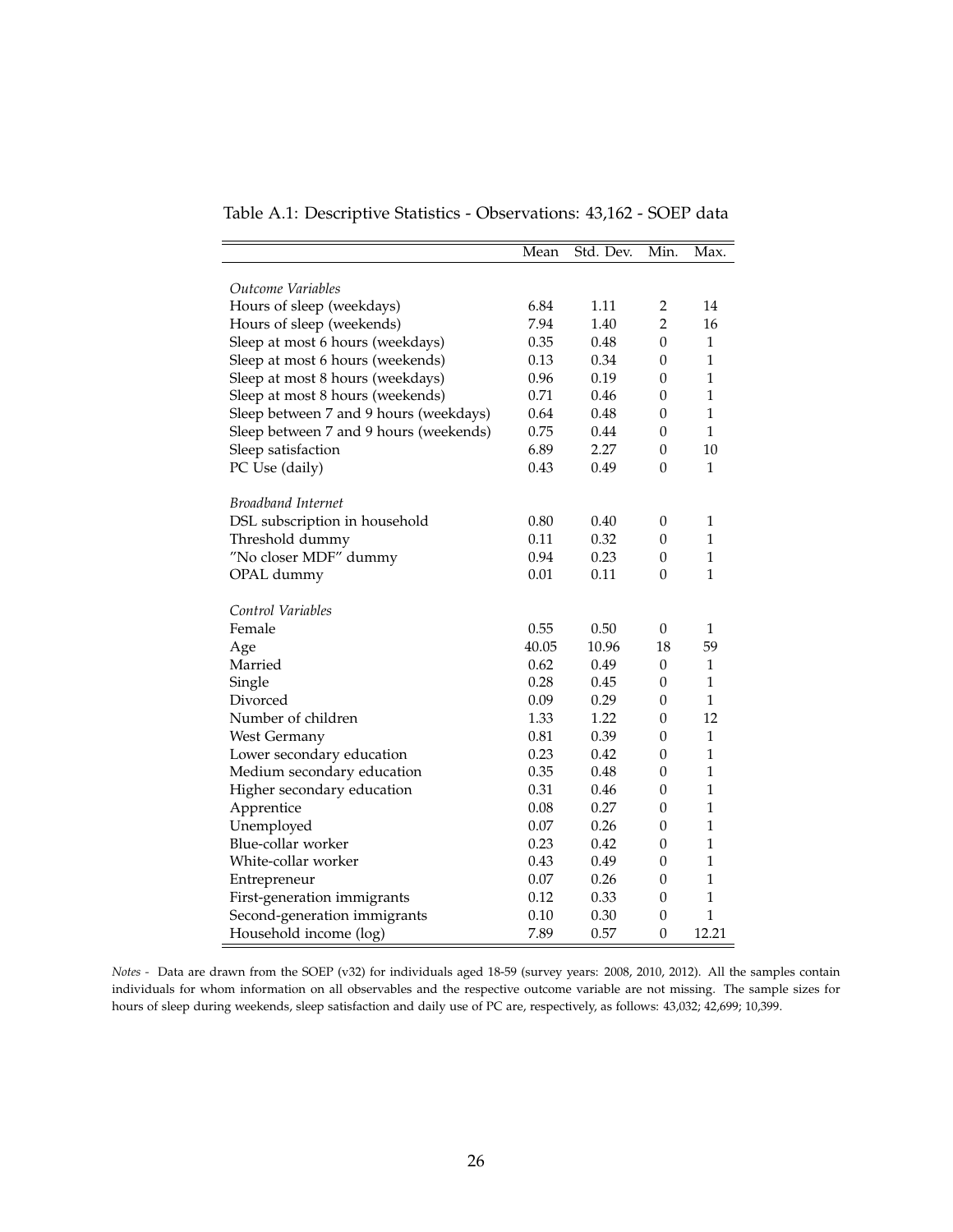<span id="page-26-0"></span>Table A.2: Effects of Media Use near Bedtime on Sleep (weekdays) among Teenagers, OLS Estimates - German TUS

|                                                                     | (1)         | (2)        |
|---------------------------------------------------------------------|-------------|------------|
| Age group:                                                          | 13-19       |            |
| Dep. var.:                                                          | Sleep hours | Sleep<6    |
|                                                                     |             |            |
| Panel A: Media use in 10-minute intervals between 9 pm and midnight |             |            |
|                                                                     |             |            |
| Computer games (10-minute intervals)                                | $-0.045*$   | $0.012***$ |
|                                                                     | (0.024)     | (0.004)    |
|                                                                     |             |            |
| PC use and smartphones (10-minute intervals)                        | $-0.000$    | $-0.001$   |
|                                                                     | (0.022)     | (0.003)    |
|                                                                     |             | 0.000      |
| Watching TV (10-minute intervals)                                   | $-0.022**$  |            |
|                                                                     | (0.010)     | (0.001)    |
| Panel B: Media use between 11 pm and 11.10 pm                       |             |            |
|                                                                     |             |            |
| Computer games (11 pm - 11.10 pm)                                   | $-0.622$    | $0.183***$ |
|                                                                     | (0.399)     | (0.070)    |
|                                                                     |             |            |
| PC use and smartphones (11 pm - 11.10 pm)                           | 0.231       | 0.027      |
|                                                                     | (0.359)     | (0.047)    |
|                                                                     |             |            |
| Watching TV (11 pm - 11.10 pm)                                      | $-0.553***$ | $0.084***$ |
|                                                                     | (0.153)     | (0.025)    |
|                                                                     |             |            |
| Mean of dep. var.                                                   | 8.706       | 0.0606     |
| Std. dev. of dep. var.                                              | 1.839       | 0.239      |
|                                                                     |             |            |
| Observations                                                        | 2,377       | 2,377      |

*Notes -* Data are drawn from the German TUS (2012-2013). Standard errors are reported in parentheses and are clustered at the individual level. All models include controls for education, age and its quadratic term, gender, marital status, occupational status, household income, a dummy indicating whether a person is foreign-born, an indicator for house/flat ownership, and the number of children aged less than 10. All regressions further include a dummy for West Germany and fixed effects for the day of interview. \* Significant at 10%; \*\* significant at 5%; \*\*\* significant at 1%.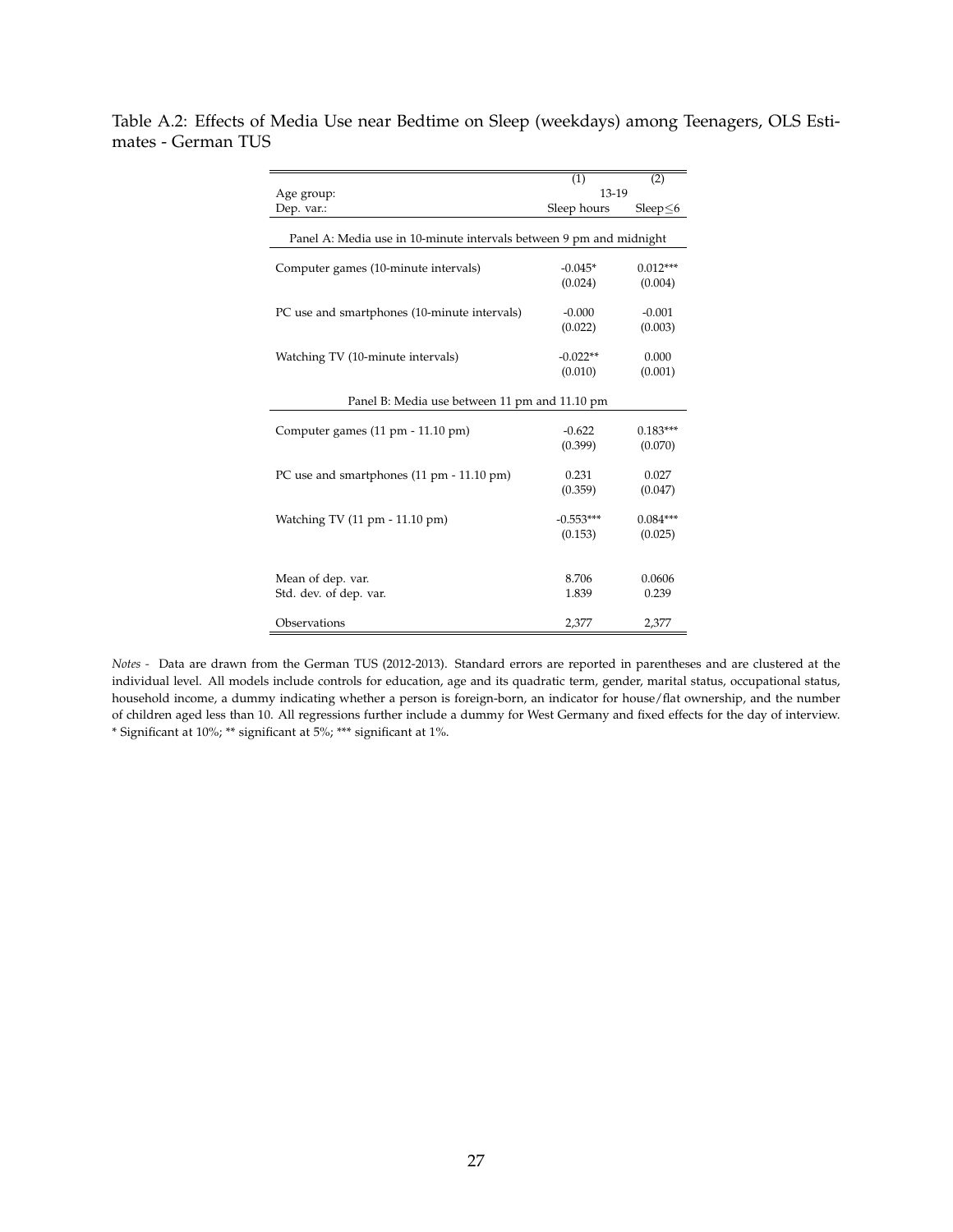|                                                                     | $\overline{(1)}$ | $\overline{(2)}$ | $\overline{(3)}$ | $\overline{(4)}$ | $\overline{(5)}$ | $\overline{(6)}$ |  |  |
|---------------------------------------------------------------------|------------------|------------------|------------------|------------------|------------------|------------------|--|--|
| Age group:                                                          | 18-59            |                  | 18-30            |                  | 31-59            |                  |  |  |
| Dep. var.:                                                          | Sleep hours      | Sleep<6          | Sleep hours      | Sleep<6          | Sleep hours      | Sleep<6          |  |  |
| Panel A: Media use in 10-minute intervals between 9 pm and midnight |                  |                  |                  |                  |                  |                  |  |  |
| Computer games (10-minute intervals)                                | $-0.045**$       | $0.009*$         | $-0.057*$        | $0.013*$         | $-0.028$         | 0.003            |  |  |
|                                                                     | (0.022)          | (0.005)          | (0.034)          | (0.007)          | (0.022)          | (0.006)          |  |  |
| PC use and smartphones (10-minute intervals)                        | $-0.008$         | 0.003            | 0.018            | $-0.007$         | $-0.026*$        | $0.009***$       |  |  |
|                                                                     | (0.014)          | (0.003)          | (0.027)          | (0.005)          | (0.014)          | (0.003)          |  |  |
| Watching TV (10-minute intervals)                                   | $-0.013**$       | $-0.000$         | $0.023*$         | $-0.006**$       | $-0.027***$      | 0.002            |  |  |
|                                                                     | (0.005)          | (0.001)          | (0.013)          | (0.002)          | (0.005)          | (0.001)          |  |  |
| Panel B: Media use between 11 pm and 11.10 pm                       |                  |                  |                  |                  |                  |                  |  |  |
| Computer games (11 pm - 11.10 pm)                                   | $-0.748**$       | $0.134**$        | $-1.392***$      | $0.269***$       | $-0.062$         | $-0.009$         |  |  |
|                                                                     | (0.294)          | (0.064)          | (0.432)          | (0.095)          | (0.338)          | (0.071)          |  |  |
| PC use and smartphones (11 pm - 11.10 pm)                           | $-0.462***$      | $0.122***$       | $-0.027$         | $-0.031$         | $-0.695***$      | $0.204***$       |  |  |
|                                                                     | (0.169)          | (0.042)          | (0.379)          | (0.071)          | (0.164)          | (0.050)          |  |  |
| Watching TV (11 pm - 11.10 pm)                                      | $-0.550***$      | $0.093***$       | $-0.363**$       | 0.021            | $-0.622***$      | $0.116***$       |  |  |
|                                                                     | (0.065)          | (0.016)          | (0.183)          | (0.031)          | (0.064)          | (0.019)          |  |  |
| Mean of dep. var.                                                   | 7.843            | 0.103            | 8.231            | 0.102            | 7.742            | 0.103            |  |  |
| Std. dev. of dep. var.                                              | 1.600            | 0.303            | 1.929            | 0.303            | 1.486            | 0.304            |  |  |
| Observations                                                        | 10,869           | 10,869           | 2,242            | 2,242            | 8,627            | 8,627            |  |  |

<span id="page-27-0"></span>Table A.3: Effects of Media Use near Bedtime on Sleep (weekdays), OLS Estimates - Including Individual F.E. - German TUS

*Notes -* Data are drawn from the German TUS (2012-2013). Standard errors are reported in parentheses and are clustered at the individual level. All models include controls for education, age and its quadratic term, gender, marital status, occupational status, household income, a dummy indicating whether a person is foreign-born, an indicator for house/flat ownership, and the number of children aged less than 10. All regressions further include a dummy for West Germany, fixed effects for the day of interview, as well as individual fixed effects. \* Significant at 10%; \*\* significant at 5%; \*\*\* significant at 1%.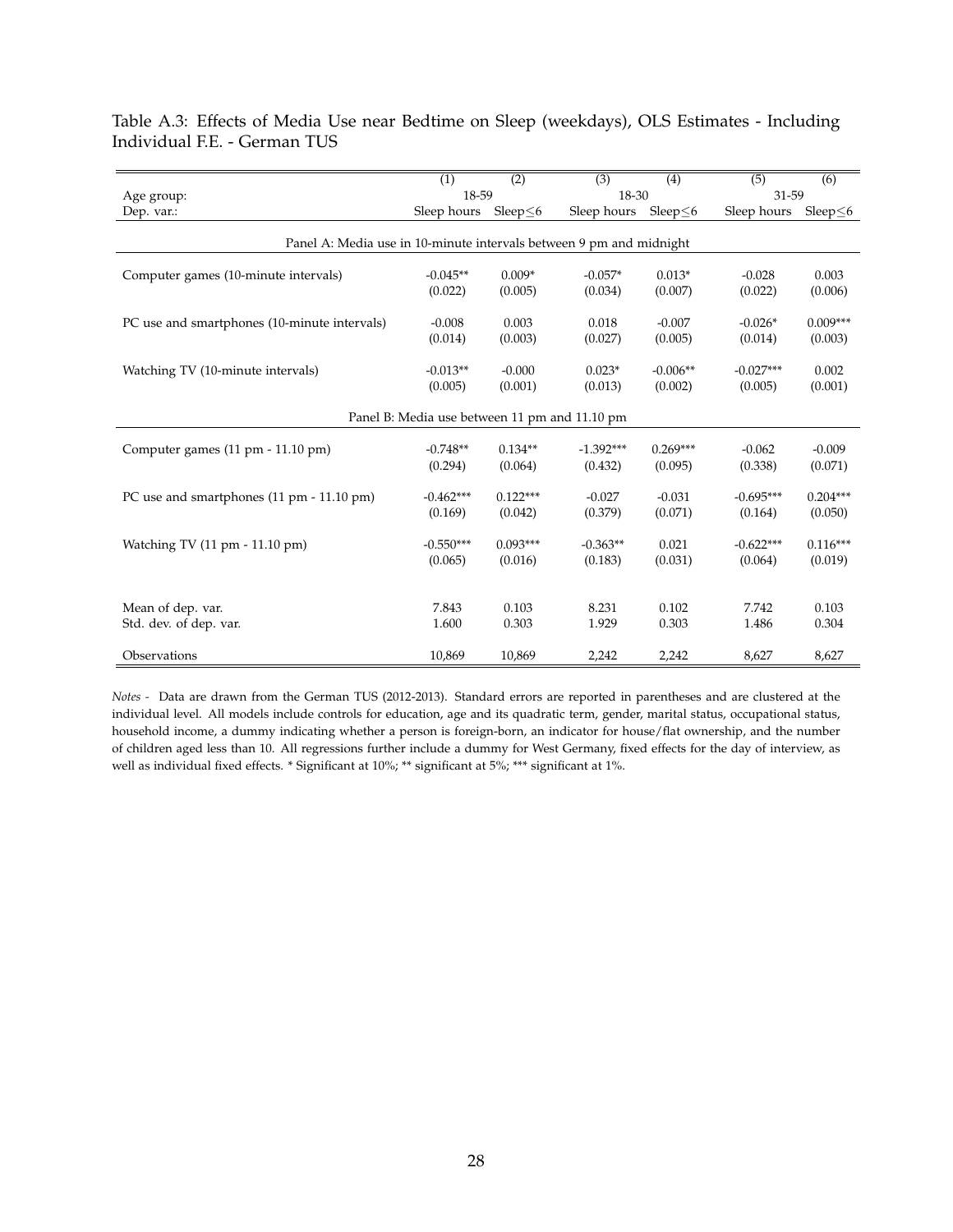<span id="page-28-0"></span>Table A.4: Effects of Media Use near Bedtime on Sleep (weekdays) among Teenagers, OLS Estimates - Including Individual F.E. - German TUS

|                                                                     | (1)                    | (2)                   |  |  |  |  |
|---------------------------------------------------------------------|------------------------|-----------------------|--|--|--|--|
| Age group:                                                          | 13-19                  |                       |  |  |  |  |
| Dep. var.:                                                          | Sleep hours            | Sleep $\leq 6$        |  |  |  |  |
| Panel A: Media use in 10-minute intervals between 9 pm and midnight |                        |                       |  |  |  |  |
| Computer games (10-minute intervals)                                | $-0.053**$<br>(0.026)  | $0.012**$<br>(0.006)  |  |  |  |  |
| PC use and smartphones (10-minute intervals)                        | $-0.035$<br>(0.025)    | 0.005<br>(0.004)      |  |  |  |  |
| Watching TV (10-minute intervals)                                   | $-0.035**$<br>(0.014)  | $-0.003*$<br>(0.002)  |  |  |  |  |
| Panel B: Media use between 11 pm and 11.10 pm                       |                        |                       |  |  |  |  |
| Computer games (11 pm - 11.10 pm)                                   | $-0.530$<br>(0.519)    | $0.168*$<br>(0.094)   |  |  |  |  |
| PC use and smartphones (11 pm - 11.10 pm)                           | $-0.090$<br>(0.424)    | 0.069<br>(0.059)      |  |  |  |  |
| Watching TV (11 pm - 11.10 pm)                                      | $-0.978***$<br>(0.208) | $0.093***$<br>(0.033) |  |  |  |  |
| Mean of dep. var.<br>Std. dev. of dep. var.                         | 8.706<br>1.839         | 0.0606<br>0.239       |  |  |  |  |
| Observations                                                        | 2,377                  | 2,377                 |  |  |  |  |

*Notes -* Data are drawn from the German TUS (2012-2013). Standard errors are reported in parentheses and are clustered at the individual level. All models include controls for education, age and its quadratic term, gender, marital status, occupational status, household income, a dummy indicating whether a person is foreign-born, an indicator for house/flat ownership, and the number of children aged less than 10. All regressions further include a dummy for West Germany, fixed effects for the day of interview, as well as individual fixed effects. \* Significant at 10%; \*\* significant at 5%; \*\*\* significant at 1%.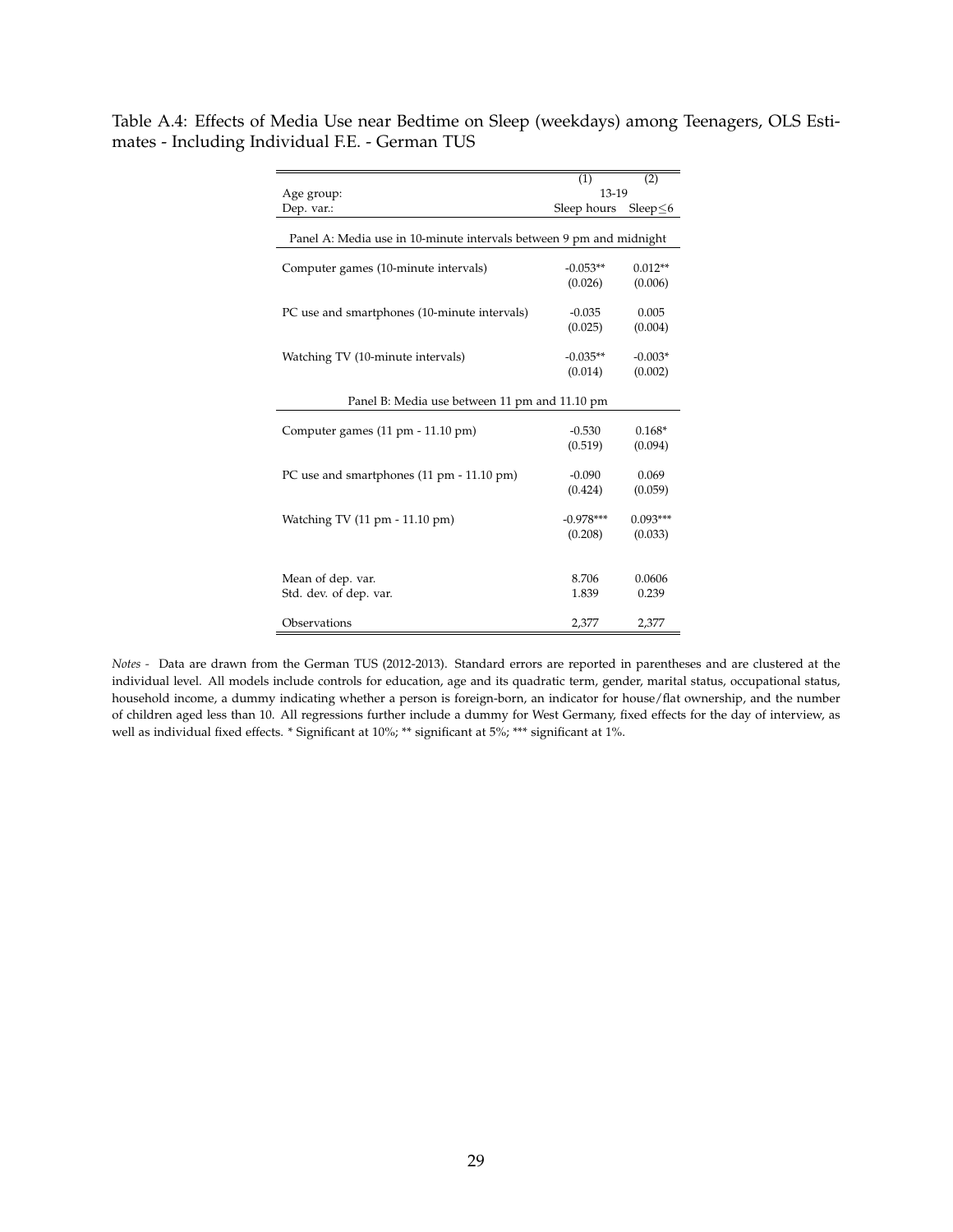<span id="page-29-0"></span>

| $\frac{1}{2}$                                                                                                                                                                                                                          |
|----------------------------------------------------------------------------------------------------------------------------------------------------------------------------------------------------------------------------------------|
|                                                                                                                                                                                                                                        |
|                                                                                                                                                                                                                                        |
|                                                                                                                                                                                                                                        |
| $100 + 10 = 10$ and $100 + 10 = 10$<br>$\overline{\mathcal{L}}$                                                                                                                                                                        |
| $\frac{1}{\sqrt{2}}$                                                                                                                                                                                                                   |
|                                                                                                                                                                                                                                        |
|                                                                                                                                                                                                                                        |
|                                                                                                                                                                                                                                        |
| J                                                                                                                                                                                                                                      |
|                                                                                                                                                                                                                                        |
|                                                                                                                                                                                                                                        |
| .<br>.<br>.                                                                                                                                                                                                                            |
|                                                                                                                                                                                                                                        |
|                                                                                                                                                                                                                                        |
| . The Http://edit.org/Media.org/Media.org/Media.org/Media.org/Media.org/Media.org/Media.org/Media.org/Media.org<br>י מוני היינו להתקופה המוני המוני המוני המוני המוני המוני המוני המוני המוני המוני המוני המוני המוני המוני המוני<br>ł |
|                                                                                                                                                                                                                                        |
| i                                                                                                                                                                                                                                      |
|                                                                                                                                                                                                                                        |
|                                                                                                                                                                                                                                        |
|                                                                                                                                                                                                                                        |
| $\ddot{\phantom{0}}$                                                                                                                                                                                                                   |
|                                                                                                                                                                                                                                        |
|                                                                                                                                                                                                                                        |
|                                                                                                                                                                                                                                        |
| $-1$                                                                                                                                                                                                                                   |
|                                                                                                                                                                                                                                        |
| ֧֪֧֪֚֚֚֚֚֚֚֚֚֚֚֚֚֚֚֚֚֚֚֚֚֚֚֚֚֚֚֚֚֡֬֝֝֬֝֝֬֝֬֝֓֝֬֝֬֝֬֝֬֝֓֝֬֝֬֝֬֝֬֝֬֝֬֝֬֝֬֝֬֝֬֝֬֝֬֝֬֝֝֬                                                                                                                                                   |
|                                                                                                                                                                                                                                        |
|                                                                                                                                                                                                                                        |
|                                                                                                                                                                                                                                        |
| י<br>ג                                                                                                                                                                                                                                 |
|                                                                                                                                                                                                                                        |
|                                                                                                                                                                                                                                        |
|                                                                                                                                                                                                                                        |
|                                                                                                                                                                                                                                        |
|                                                                                                                                                                                                                                        |
|                                                                                                                                                                                                                                        |
|                                                                                                                                                                                                                                        |
|                                                                                                                                                                                                                                        |
|                                                                                                                                                                                                                                        |
|                                                                                                                                                                                                                                        |
|                                                                                                                                                                                                                                        |
|                                                                                                                                                                                                                                        |
|                                                                                                                                                                                                                                        |
|                                                                                                                                                                                                                                        |
|                                                                                                                                                                                                                                        |
|                                                                                                                                                                                                                                        |
|                                                                                                                                                                                                                                        |
|                                                                                                                                                                                                                                        |
|                                                                                                                                                                                                                                        |
|                                                                                                                                                                                                                                        |

| Constrained group:<br>Dep. var.:                                                                        | Sleep hours<br>$\widehat{\Xi}$ | Work constraints (6 am - 9 am)<br>$S = p \leq 6$<br>$\widehat{\alpha}$ | No work constraints<br>Sleep hours<br>$\odot$ | Sleep<6<br>$\circledast$ | Sleep hours<br>$\odot$                        | Work or family constraints (6 am - 9 am)<br>$Sleep \leq 6$<br>$\circledcirc$ | Sleep hours<br>$\odot$ | No work or family constraints<br>$Sleep \leq 6$<br>⊛ | Sleep hours Sleep≤6<br>With children<br>T | (10)                  | Sleep hours Sleep≤6<br>Without children<br>(11) | (12)                  |
|---------------------------------------------------------------------------------------------------------|--------------------------------|------------------------------------------------------------------------|-----------------------------------------------|--------------------------|-----------------------------------------------|------------------------------------------------------------------------------|------------------------|------------------------------------------------------|-------------------------------------------|-----------------------|-------------------------------------------------|-----------------------|
|                                                                                                         |                                |                                                                        |                                               |                          |                                               | Panel A: Media use in 10-minute intervals between 9 pm and midnight          |                        |                                                      |                                           |                       |                                                 |                       |
| Computer games (10-minute intervals)                                                                    | $-0.069***$<br>(0.013)         | $0.017***$<br>(0.005)                                                  | $-0.038*$<br>(0.020)                          | $0.006*$<br>(0.003)      | $-0.070***$<br>(0.012)                        | $0.015***$<br>(0.005)                                                        | $-0.033$<br>(0.022)    | (0.004)<br>$0.007*$                                  | $-0.079***$<br>(0.018)                    | (0.007)<br>$0.012*$   | (0.018)<br>$-0.034*$                            | $0.010***$<br>(0.003) |
| PC use and smartphones (10-minute intervals)                                                            | $-0.038***$<br>(0.012)         | $0.010**$<br>(0.004)                                                   | $-0.033**$<br>(0.014)                         | (0.003)<br>$0.005*$      | $-0.050***$<br>(0.011)                        | $0.012***$<br>(0.004)                                                        | (0.015)<br>$-0.021$    | (0.002)<br>$0.002\,$                                 | $-0.086***$<br>(0.016)                    | $0.017***$<br>(0.005) | $-0.015$<br>(0.013)                             | $0.004$<br>$(0.003)$  |
| Watching TV (10-minute intervals)                                                                       | $-0.035***$<br>(0.004)         | $0.004***$<br>(0.001)                                                  | $-0.010**$<br>(0.005)                         | $-0.002*$<br>(0.001)     | $-0.036***$<br>(0.004)                        | $0.005***$<br>(0.001)                                                        | (0.006)<br>$-0.004$    | $-0.003***$<br>(0.001)                               | $-0.037***$<br>(0.007)                    | (0.002)<br>$0.003*$   | (0.004)<br>$-0.007$                             | (0.001)<br>$-0.000$   |
|                                                                                                         |                                |                                                                        |                                               |                          | Panel B: Media use between 11 pm and 11.10 pm |                                                                              |                        |                                                      |                                           |                       |                                                 |                       |
| Computer games (11 pm - 11.10 pm)                                                                       | $-1.325***$<br>(0.220)         | $0.365***$<br>(0.089)                                                  | $-0.538***$<br>(0.269)                        | $0.098**$<br>(0.047)     | $-1.288***$<br>(0.199)                        | $0.328***$<br>(0.083)                                                        | $-0.489*$<br>(0.294)   | (0.049)<br>$0.094*$                                  | $-1.013***$<br>(0.252)                    | (0.107)<br>0.147      | $-0.492*$<br>$(0.273)$                          | $0.177***$<br>(0.053) |
| PC use and smartphones (11 pm - 11.10 pm)                                                               | $-0.816***$<br>(0.151)         | $0.266***$<br>(0.072)                                                  | $-0.614***$<br>(0.179)                        | $0.095**$<br>(0.039)     | $-0.937***$<br>(0.148)                        | $0.268***$<br>(0.068)                                                        | $-0.585***$<br>(0.184) | $0.086**$<br>(0.039)                                 | $-1.039***$<br>(0.225)                    | $0.236***$<br>(0.092) | $-0.388**$<br>(0.156)                           | $0.126***$<br>(0.040) |
| Watching TV (11 pm - 11.10 pm)                                                                          | $-0.888***$<br>(0.052)         | $0.233***$<br>(0.023)                                                  | $-0.595***$<br>(0.062)                        | $0.052***$<br>(0.012)    | $-0.885***$<br>(0.047)                        | $0.223***$<br>(0.020)                                                        | $-0.521***$<br>(0.069) | $0.020*$<br>(0.012)                                  | $-0.812***$<br>(0.090)                    | $0.170***$<br>(0.027) | $-0.458***$<br>(0.056)                          | $0.092***$<br>(0.013) |
| Std. dev. of dep. var.<br>Mean of dep. var.                                                             | 7.241<br>1.211                 | 0.138<br>0.345                                                         | 8.427<br>1.710                                | 0.0681<br>0.252          | 7.332<br>1.241                                | 0.128<br>0.334                                                               | 8.606<br>1.762         | 0.0646<br>0.246                                      | 7.715<br>1.470                            | 0.102<br>0.302        | 7.887<br>1.639                                  | 0.103<br>0.304        |
| Observations                                                                                            | 5,347                          | 5,347                                                                  | 5,522                                         | 5,522                    | 6,506                                         | 6,506                                                                        | 4,363                  | 4,363                                                | 2,757                                     | 2,757                 | 8,112                                           | 8,112                 |
| Note $\Gamma$ at $\Gamma$ and $\Gamma$ and $\Gamma$ and $\Gamma$ and $\Gamma$ and $\Gamma$ and $\Gamma$ |                                |                                                                        |                                               |                          |                                               | $\Delta$                                                                     |                        |                                                      |                                           |                       |                                                 |                       |

Notes - Data are drawn from the German TUS (2012-2013). Standard errors are reported in parentheses and are clustered at the individual level. All models include controls for education, age and its quadratic term, gender, *Notes -* Data are drawn from the German TUS (2012-2013). Standard errors are reported in parentheses and are clustered at the individual level. All models include controls for education, age and its quadratic term, gender, marital status, occupational status, household income, a dummy indicating whether a person is foreign-born, an indicator for house/flat ownership, and the number of children aged less than 10. All regressions further include a dummy for West Germany and fixed effects for the day of interview. \* Significant at 10%; \*\* significant at 5%; \*\*\* significant at 1%.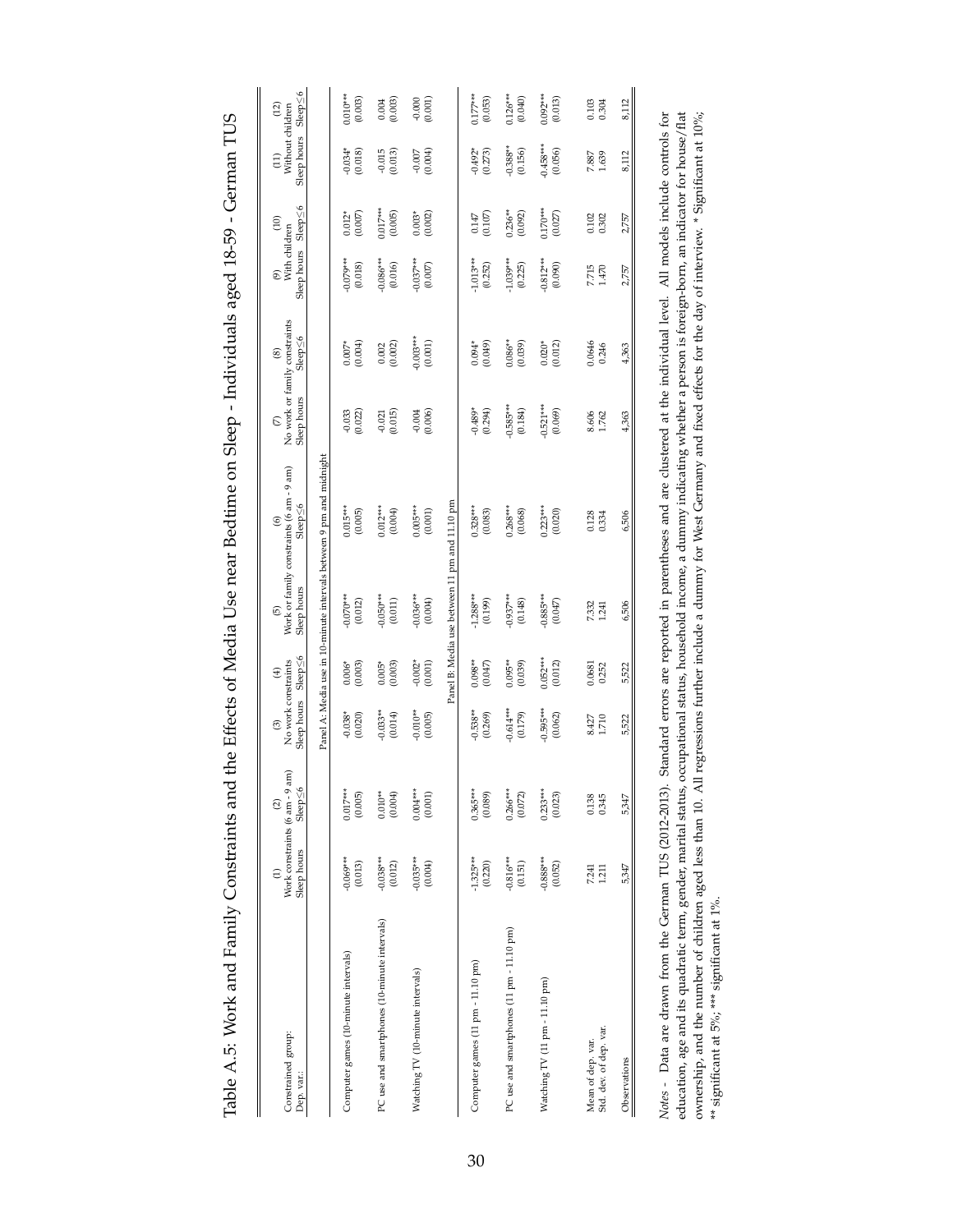|                                                                     | (1)         | (2)            | (3)         | (4)            | (5)         | (6)            |  |  |
|---------------------------------------------------------------------|-------------|----------------|-------------|----------------|-------------|----------------|--|--|
| Age group:                                                          | 18-59       |                | 18-30       |                | 31-59       |                |  |  |
| Dep. var.:                                                          | Sleep hours | Sleep $\leq 6$ | Sleep hours | Sleep $\leq$ 6 | Sleep hours | Sleep $\leq$ 6 |  |  |
| Panel A: Media use in 10-minute intervals between 9 pm and midnight |             |                |             |                |             |                |  |  |
| Computer games (10-minute intervals)                                | $-0.020$    | $-0.001$       | $-0.014$    | $-0.000$       | $-0.039*$   | $-0.002$       |  |  |
|                                                                     | (0.018)     | (0.002)        | (0.025)     | (0.003)        | (0.023)     | (0.003)        |  |  |
| PC use and smartphones (10-minute intervals)                        | $-0.004$    | $-0.004***$    | $0.042*$    | $-0.007***$    | $-0.028**$  | $-0.002$       |  |  |
|                                                                     | (0.012)     | (0.001)        | (0.024)     | (0.001)        | (0.012)     | (0.002)        |  |  |
| Watching TV (10-minute intervals)                                   | $-0.001$    | $-0.005***$    | $0.022*$    | $-0.005***$    | $-0.007$    | $-0.005***$    |  |  |
|                                                                     | (0.005)     | (0.001)        | (0.012)     | (0.001)        | (0.005)     | (0.001)        |  |  |
| Panel B: Media use between 11 pm and 11.10 pm                       |             |                |             |                |             |                |  |  |
| Computer games (11 pm - 11.10 pm)                                   | $-0.647**$  | $-0.014$       | $-0.449$    | 0.016          | $-1.050***$ | $-0.060***$    |  |  |
|                                                                     | (0.278)     | (0.032)        | (0.395)     | (0.050)        | (0.329)     | (0.008)        |  |  |
| PC use and smartphones (11 pm - 11.10 pm)                           | $-0.247$    | $-0.010$       | 0.225       | $-0.074***$    | $-0.593***$ | 0.031          |  |  |
|                                                                     | (0.186)     | (0.026)        | (0.318)     | (0.011)        | (0.219)     | (0.040)        |  |  |
| Watching TV (11 pm - 11.10 pm)                                      | $-0.755***$ | $-0.003$       | $-0.603***$ | $-0.022$       | $-0.789***$ | 0.001          |  |  |
|                                                                     | (0.055)     | (0.008)        | (0.147)     | (0.018)        | (0.058)     | (0.009)        |  |  |
| Mean of dep. var.                                                   | 9.106       | 0.0648         | 9.650       | 0.0729         | 8.964       | 0.0627         |  |  |
| Std. dev. of dep. var.                                              | 1.935       | 0.246          | 2.342       | 0.260          | 1.787       | 0.242          |  |  |
| Observations                                                        | 6,047       | 6,047          | 1,248       | 1,248          | 4,799       | 4,799          |  |  |

### <span id="page-30-0"></span>Table A.6: Effects of Media Use near Bedtime on Sleep (weekends), OLS Estimates - German TUS

*Notes -* Data are drawn from the German TUS (2012-2013). Standard errors are reported in parentheses and are clustered at the individual level. All models include controls for education, age and its quadratic term, gender, marital status, occupational status, household income, a dummy indicating whether a person is foreign-born, an indicator for house/flat ownership, and the number of children aged less than 10. All regressions further include a dummy for West Germany and fixed effects for the day of interview. \* Significant at 10%; \*\* significant at 5%; \*\*\* significant at 1%.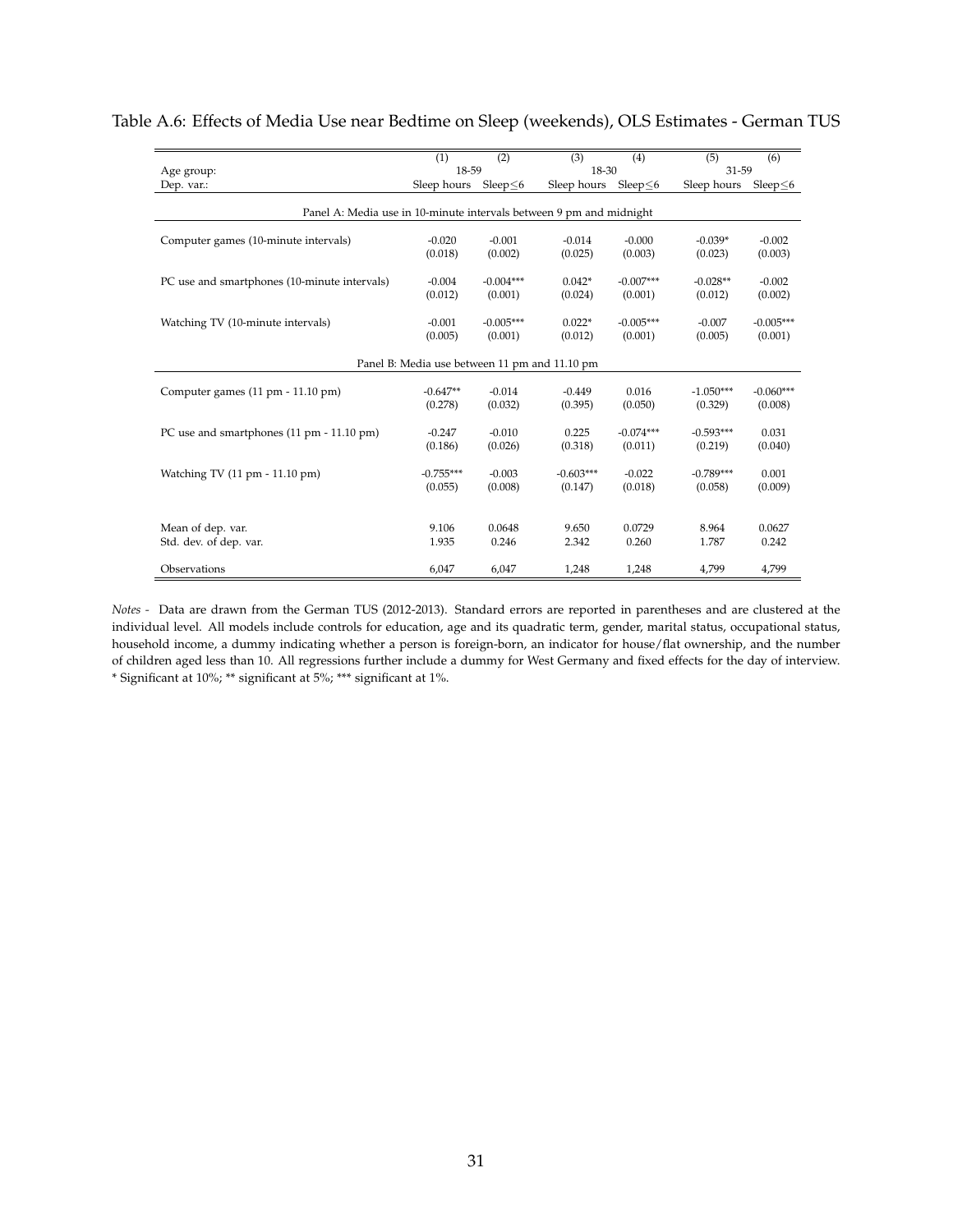| (1)                           | (2)       |
|-------------------------------|-----------|
| Sleep ≤6 hours PC Use (daily) |           |
|                               |           |
| $0.041***$                    |           |
| (0.010)                       |           |
|                               | $0.273**$ |
|                               | (0.133)   |
|                               |           |
|                               |           |
| 10,374                        | 10,399    |
| 0.309                         | 0.427     |
| 0.462                         | 0.495     |
|                               | 10.38     |
|                               |           |

### <span id="page-31-0"></span>Table A.7: Effects of PC Use on Sleep (OLS) and DSL Access on PC Use (2SLS) - SOEP data

*Notes -* Data are drawn from the SOEP (survey years: 2008, 2010, 2012). Standard errors are reported in parentheses and are clustered at the household level. All models include controls for education, age and its quadratic term, gender, marital status, occupational status, migration background, and log of net household income. All regressions further include state and survey years fixed effects, as well as state-specific time trends. The *F*-test for excluded instruments refers to the Kleibergen-Paap *F*-statistic. \* Significant at 10%; \*\* significant at 5%; \*\*\* significant at 1%.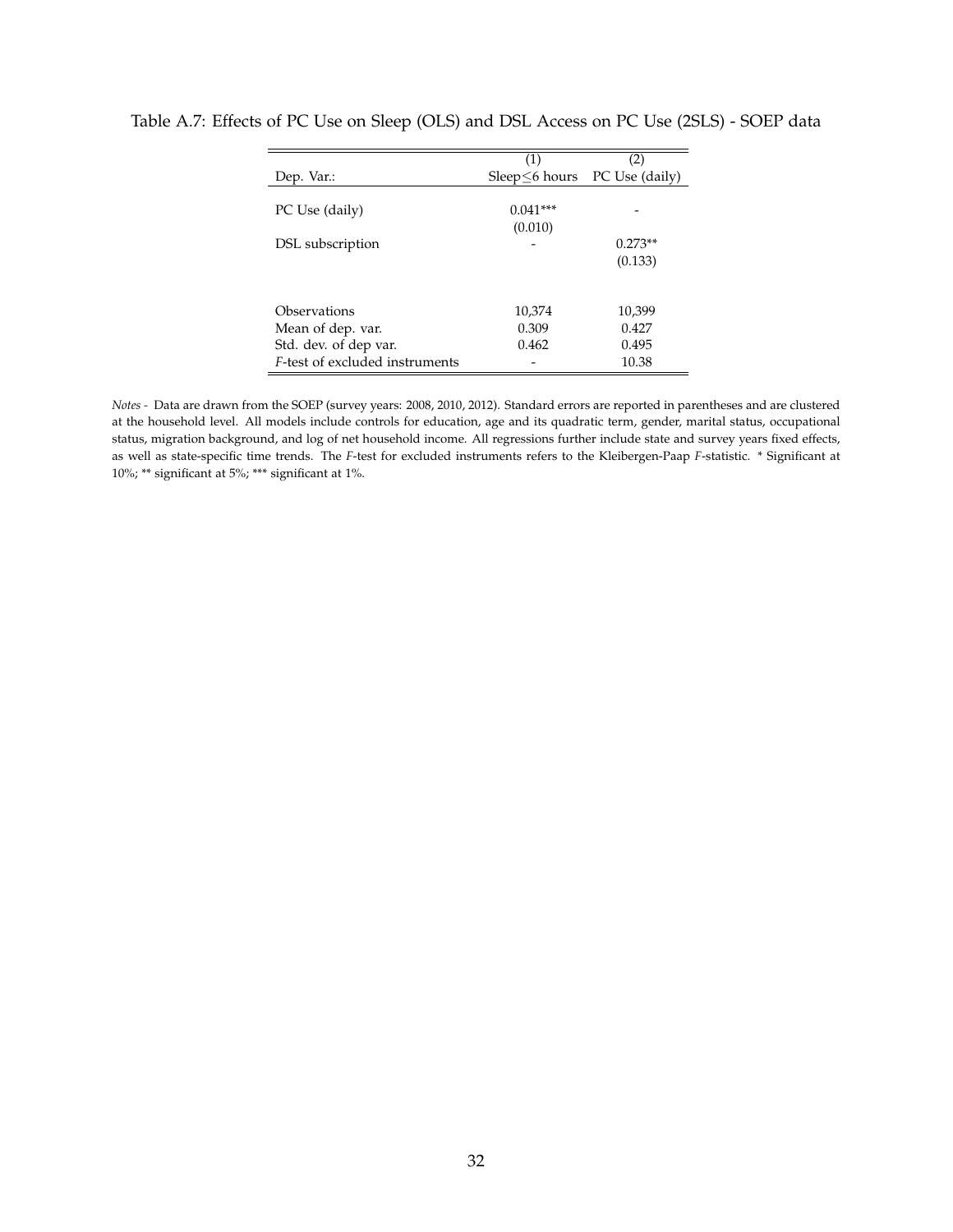|                        | $\scriptstyle{(1)}$    | (2)                   | (3)                 | (4)                                                                     | (5)                    |
|------------------------|------------------------|-----------------------|---------------------|-------------------------------------------------------------------------|------------------------|
| Dep. Var.:             | Sleep hours            |                       |                     | Sleep $\leq$ 6 hours Sleep $\leq$ 8 hours 7 $\leq$ Sleep $\leq$ 9 hours | Sleep satisfaction     |
| DSL subscription       | $-0.068***$<br>(0.017) | $0.027***$<br>(0.007) | $0.005*$<br>(0.003) | $-0.028***$<br>(0.007)                                                  | $-0.102***$<br>(0.035) |
| Observations           | 43.162                 | 43.162                | 43,162              | 43,162                                                                  | 42,699                 |
| Mean of dep. var.      | 6.844                  | 0.350                 | 0.963               | 0.639                                                                   | 6.891                  |
| Std. dev. of dep. var. | 1.107                  | 0.477                 | 0.189               | 0.480                                                                   | 2.266                  |

<span id="page-32-0"></span>Table A.8: Effects of High-Speed Internet on Sleep (weekdays), OLS Estimates - SOEP data

*Notes -* Data are drawn from the SOEP (survey years: 2008, 2010, 2012). Standard errors are reported in parentheses and are clustered at the household level. All models include controls for education, age and its quadratic term, gender, marital status, occupational status, migration background, and log of net household income. All regressions further include state and survey years fixed effects, as well as state-specific time trends. \* Significant at 10%; \*\* significant at 5%; \*\*\* significant at 1%.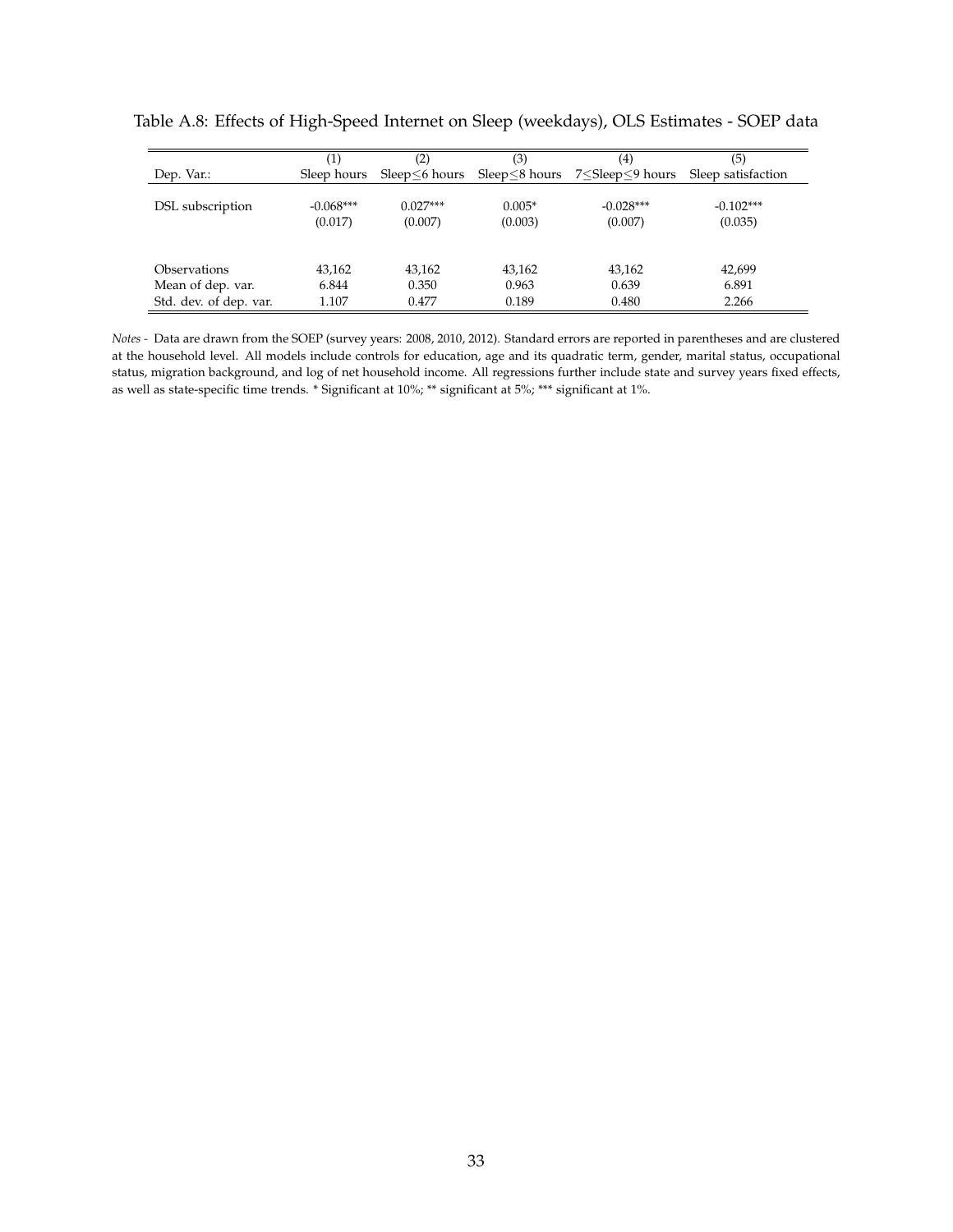|                                | (1)         | (2)     | (3)                             | (4)              |
|--------------------------------|-------------|---------|---------------------------------|------------------|
| Dep. Var.:                     | Sleep hours |         | $Sleep<6$ hours $Sleep<8$ hours | 7 Sleep ≤9 hours |
|                                |             |         |                                 |                  |
| DSL subscription               | $-0.053$    | 0.072   | 0.005                           | $-0.015$         |
|                                | (0.259)     | (0.055) | (0.082)                         | (0.071)          |
|                                |             |         |                                 |                  |
| Observations                   | 43,032      | 43,032  | 43,032                          | 43,032           |
| Mean of dep. var.              | 7.936       | 0.130   | 0.705                           | 0.747            |
| Std. dev. of dep. var.         | 1.401       | 0.337   | 0.456                           | 0.435            |
| F-test of excluded instruments | 32.67       | 32.67   | 32.67                           | 32.67            |

<span id="page-33-0"></span>Table A.9: Effects of High-Speed Internet on Sleep (weekends), 2SLS Estimates - SOEP data

*Notes -* Data are drawn from the SOEP (survey years: 2008, 2010, 2012). Standard errors are reported in parentheses and are clustered at the household level. All models include controls for education, age and its quadratic term, gender, marital status, occupational status, migration background, and log of net household income. All regressions further include state and survey years fixed effects, as well as state-specific time trends. The *F*-test for excluded instruments refers to the Kleibergen-Paap *F*-statistic. \* Significant at 10%; \*\* significant at 5%; \*\*\* significant at 1%.